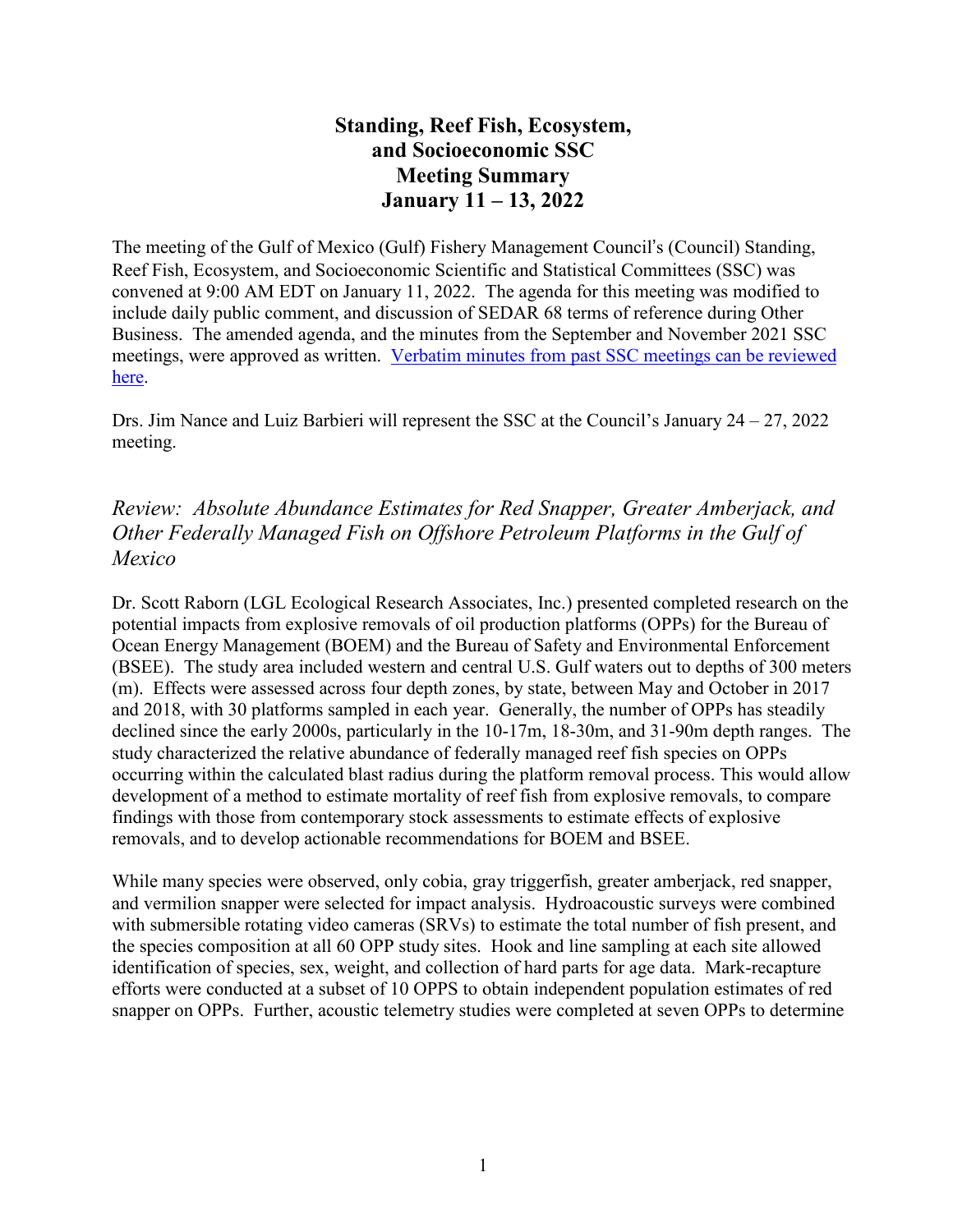site fidelity, along with vertical profiling of physical oceanographic characteristics. A detailed account of the methods used can be reviewed in the published manuscript for the study<sup>[1](#page-1-0)</sup>.

Findings included observations of the proportion of fish occupying OPPs by depth, with mean fish density decreasing with depth. OPPs were found to be home to a more substantial biomass of study species than initially anticipated. Survey methods showed that, for red snapper, most of the biomass occurred between 18-30m on OPPs, with estimated population size varying by platform. Acoustic telemetry tracking of red snapper suggested that most tagged fish remained in close proximity to the platform, with 84% of recorded positions occurring within 95m of the OPP. Additional modeling indicated that red snapper around shallow water OPPs were subject to high fishing and total mortality, but likely low natural mortality.

Abundance estimation modeled from the data collected suggested that most of the observed red snapper biomass (approximately 9 million pounds; approximately 4.9% of total Gulf-wide estimated biomass) occurs off Louisiana on OPPs in depths from 31-90m. Similarly, vermilion snapper, gray triggerfish, and greater amberjack biomass appears concentrated in the same depth zone off Louisiana. However, when converting the estimated number of greater amberjack to weight based on data from the last stock assessment on the species (SEDAR 33 Update [2](#page-1-1)016<sup>2</sup>), approximately 45.1% of the total greater amberjack stock occurs on OPPs in the western and central Gulf. Thus, the study authors contend that either the stock assessment is biased low, the study's estimate biased high, or some combination. The majority of cobia observed occurred in the shallowest depths (10-17m), followed by the 31-90m depth range, and primarily off Louisiana.

To evaluate broad scale mortality estimates from the explosive platform removal process, 47 platforms removed using explosives were compared during the 2017 – 2018 time period. Over 10 removals were observed in the 10-17m, 18-30m, and 31-90m depth zones; only two explosive removals were observed in the 91-300m depth zone. Abundance data were binned by horizontal distance from the platform by vertical depth. All fish in bins shallower than each platform's water depth were placed in the deepest available bin for that site, with the exact number of fish and their locations simulated and selected 10,000 times to ensure representative distributions. "Conservative" inputs of explosive effects, as described by Dr. Raborn, still resulted in all fish exposed to lethal peak pressures from explosions at all 47 sites in the simulation. Limited survival was estimated at the deepest depths. The simulation suggested that, even at deeper water sites, all fish were expected to die when less than 157 meters from the explosions.

When evaluating actual explosive removals and estimated populations of federally managed reef fish on the corresponding OPPs, effects were expected to be negligible on the total populations of red snapper, vermilion snapper, gray triggerfish, and cobia. However, effects were largest for greater amberjack. Further, the study contends that if all standing platforms were removed with explosives, the study estimates the mortality of approximately 45% of the Gulf greater amberjack stock, based on the estimated biomass from the study against the estimated biomass from the SEDAR 33 Update stock assessment.

<span id="page-1-0"></span> <sup>1</sup> [https://gulfcouncil.org/wp-content/uploads/5b-NAJFM-2021-Gallaway-Absolute-Abundance-Estimates-for-Red-](https://gulfcouncil.org/wp-content/uploads/5b-NAJFM-2021-Gallaway-Absolute-Abundance-Estimates-for-Red-Snapper-Greater-Amberjack-and-Other.pdf)[Snapper-Greater-Amberjack-and-Other.pdf](https://gulfcouncil.org/wp-content/uploads/5b-NAJFM-2021-Gallaway-Absolute-Abundance-Estimates-for-Red-Snapper-Greater-Amberjack-and-Other.pdf)

<span id="page-1-1"></span><sup>&</sup>lt;sup>2</sup> http://sedarweb.org/docs/suar/GAJ\_S33\_2016%20Update\_Final.pdf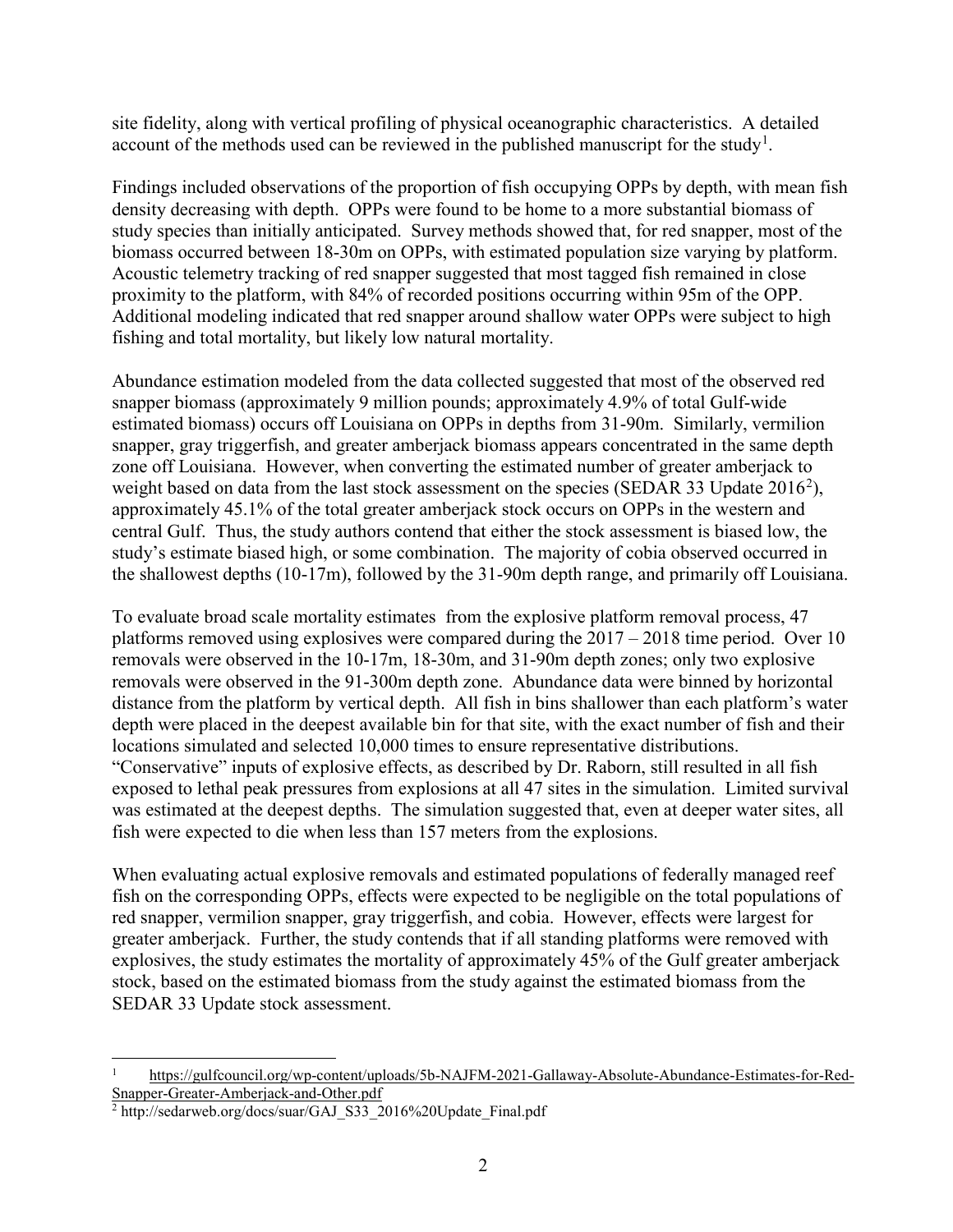Dr. Raborn noted that local fishermen routinely target species on OPPs: especially the recreational sector in the western Gulf. These explosive removals are predicted to have removed the equivalent of approximately 35% of total red snapper landings in 2016. It is expected that these explosive removals diminish fishing opportunities in the areas in which the removals occur. The habitat composition in these areas is often mud bottom, with artificial structures often comprising the only vertical relief over substantial distances.

Particular to greater amberjack, some SSC members thought the large biomass estimates were more the result of fish behavior and response to sampling gear than indicative of the abundance estimates presented in the study. Dr. Raborn acknowledged some bias due to fish behavior in response to the sampling gear; other members of his study team agreed, but could not quantify that bias. Dr. Raborn added that the concurrence of multiple sampling methods provided some support for biomass estimates; he also noted the potential for screen saturation using the SRVs, which could bias biomass estimates to more curious species. An SSC member noted that if greater amberjack is being overestimated in the study, some other species are being underestimated. Dr. Raborn contended that the attraction bias was likely not having as great an effect on the estimate as some may think. The SSC member noted that greater amberjack will follow moving sampling gear to some degree.

An SSC member asked whether there was any interest from anglers about these explosive removals, and whether these anglers more heavily targeted OPPs about to be removed. The SSC member also asked whether these explosive removals were displacing fish. Dr. Raborn noted that safety boats exclude other vessels from approaching an OPP when preparing to initiate an explosive removal. He added that simulation modeling estimated extremely high mortality from explosive removals; thus, emigration from OPPs post-explosive removals is expected to be negligible. Other SSC members added that explosive removals have been occurring for some time; however, explosive removals have been decreasing with the decreasing number of platforms, the advent of floating platforms, and the introduction of alternative removal methods.

Another SSC member added that previous studies have estimated that explosive removals of OPPs likely had a negligible effect on the red snapper stock over time. They added that, even though artificial reef association of red snapper is considerable, it does not comprise a majority of the biomass of the red snapper stock. Most red snapper are likely over natural bottom habitats, as evidenced by the findings of the Great Red Snapper Count (GRSC). Factors such as high catchper-unit-effort (CPUE) on OPPs versus over natural bottom need to be considered when evaluating the effects and impacts of OPPs as habitat. An SSC member added that artificial reefs increase the CPUE, and the agencies responsible for OPPs do not prioritize fishery management in the same way as NMFS, which does not have authority over the placement and management of OPPs. Other SSC members contended that the effects of explosive removals of OPPs for greater amberjack seems to require more investigation, based on the findings of this study. They further stated that there is clear use of these OPPs as habitats by commercially and recreationally important finfish, and the effects of these removals on those resources seems to not be similarly accounted for with other drivers for explosive removals.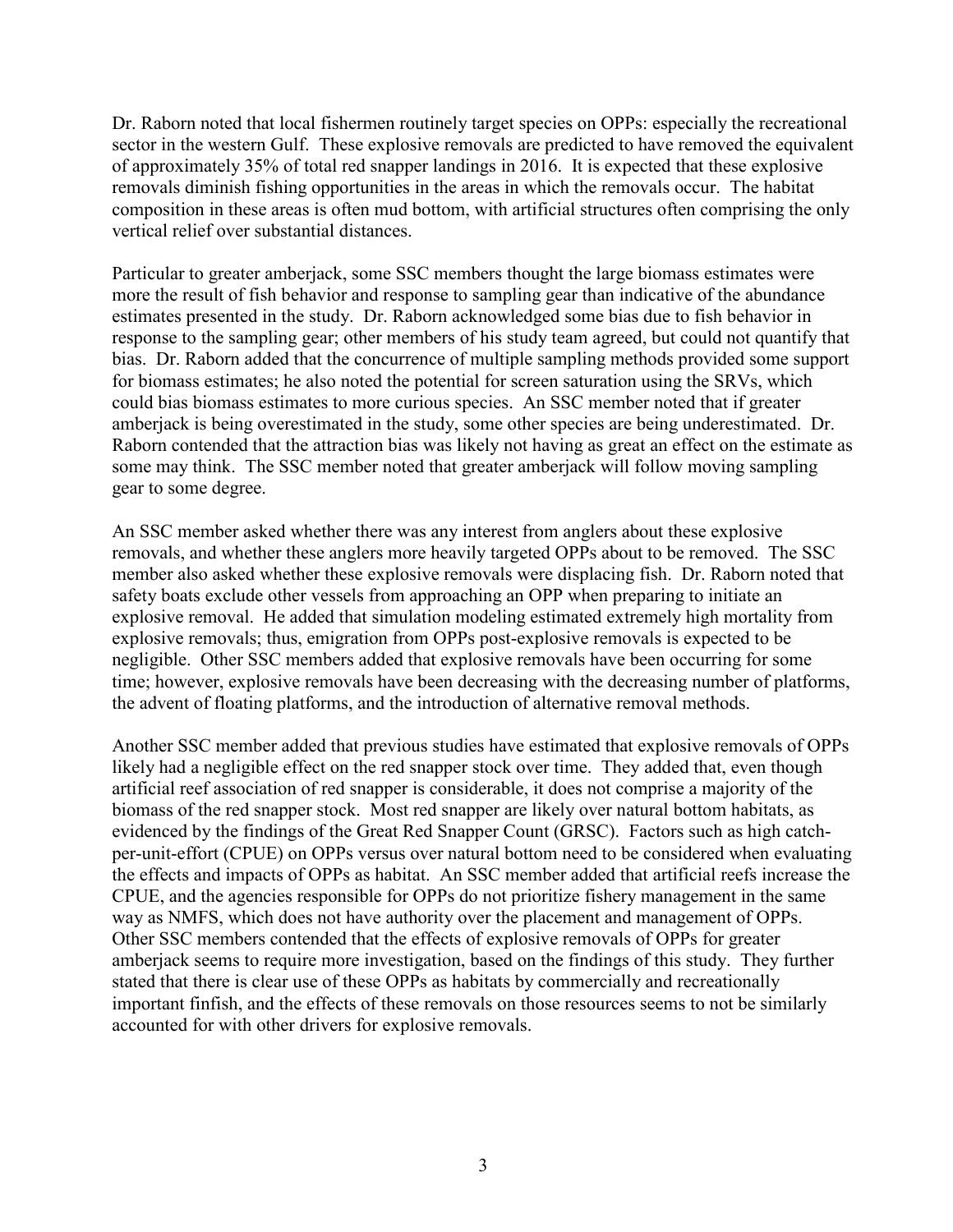An SSC member stated that it was informative to note why an artificial structure like an OPP is "important". In the case of red snapper, OPPs have been demonstrated to have little effect on the overall spawning stock biomass, but likely are of considerable importance to fishing communities.

## *Evaluation of APAIS Intercepts for Yellowtail Snapper in the Gulf of Mexico*

Council staff summarized the status of Snapper Grouper Amendment 44 / Reef Fish Amendment 55, which is a joint amendment to both fishery management plans for the Gulf and South Atlantic Councils' management of southeastern U.S. yellowtail snapper. The yellowtail snapper stock was found to be healthy during the Councils' SSC review of the SEDAR 64 stock assessment, which used data through 2017 and incorporated recreational catch and effort data from the Marine Recreational Information Program-Fishing Effort Survey (MRIP-FES). At its December 2021 meeting, the South Atlantic Council recommended updating the SEDAR 64 stock assessment with data through 2020 to ensure that subsequent actions considered by the Councils were using the most recent data available; the Gulf Council will consider the same decision at its January 2022 meeting.

# *Review: Spatial Coverage and Severity of the 2020/2021 Red Tide on the West Florida Shelf*

Dr. Brendan Turley characterized collaborative research to estimate the severity and extent of the 2020/2021 red tide harmful algal bloom on the west Florida shelf. Dr. Turley noted commensurate findings from this study with ecosystem modeling conducted by Dr. Dave Chagaris. Red tide began blooming in the region in late November of 2020 and persisted through the winter of 2021. This was unusual, because blooms usually degrade in winter months. By early spring of 2021, the red tide bloom crept up into Tampa Bay, and was exacerbated by the Piney Point discharge event in April 2021. Monitoring of red tide was done in collaboration with handheld sampling gear by fishermen. In offshore waters off Tampa Bay, sampling did not observe fish kills, and fishing remained generally good north of 27.8 degrees latitude; south of that line, gag grouper was reported to be difficult to catch. Environmental data from the sampling area did not show unusual physical oceanographic conditions. Additional surveys by NMFS found similar results, but did not include nearshore coverage. Hypoxia was detected in research cruises by the NOAA Atlantic Oceanographic and Meteorological Laboratory (AOML) off Charlotte Harbor between July 31 and August 6, 2021, and more so between October 5 – 11, 2021. Further, fisherman sampling in October 2021 also found hypoxia in the same locations as the AOML research cruises. In September and October 2021, remote sensing detected the presence of red tide in the Florida Panhandle; fishermen also reported not seeing stone crabs during this time in southwest Florida. By December 2021, no bloom activity was detected, and hypoxic conditions had resolved.

Dr. Turley noted that hypoxia forms when red tide persists over summer months (e.g., 2005, 2014, 2018, and 2021 blooms). Areas of particular concern for these effects, based on the historical occurrence of red tide, are in the Big Bend region and off Sanibel Island. Future research efforts aim to expand fisherman water quality monitoring, to update the online dashboard showing environmental conditions, integration of Florida Fish and Wildlife Conservation Commission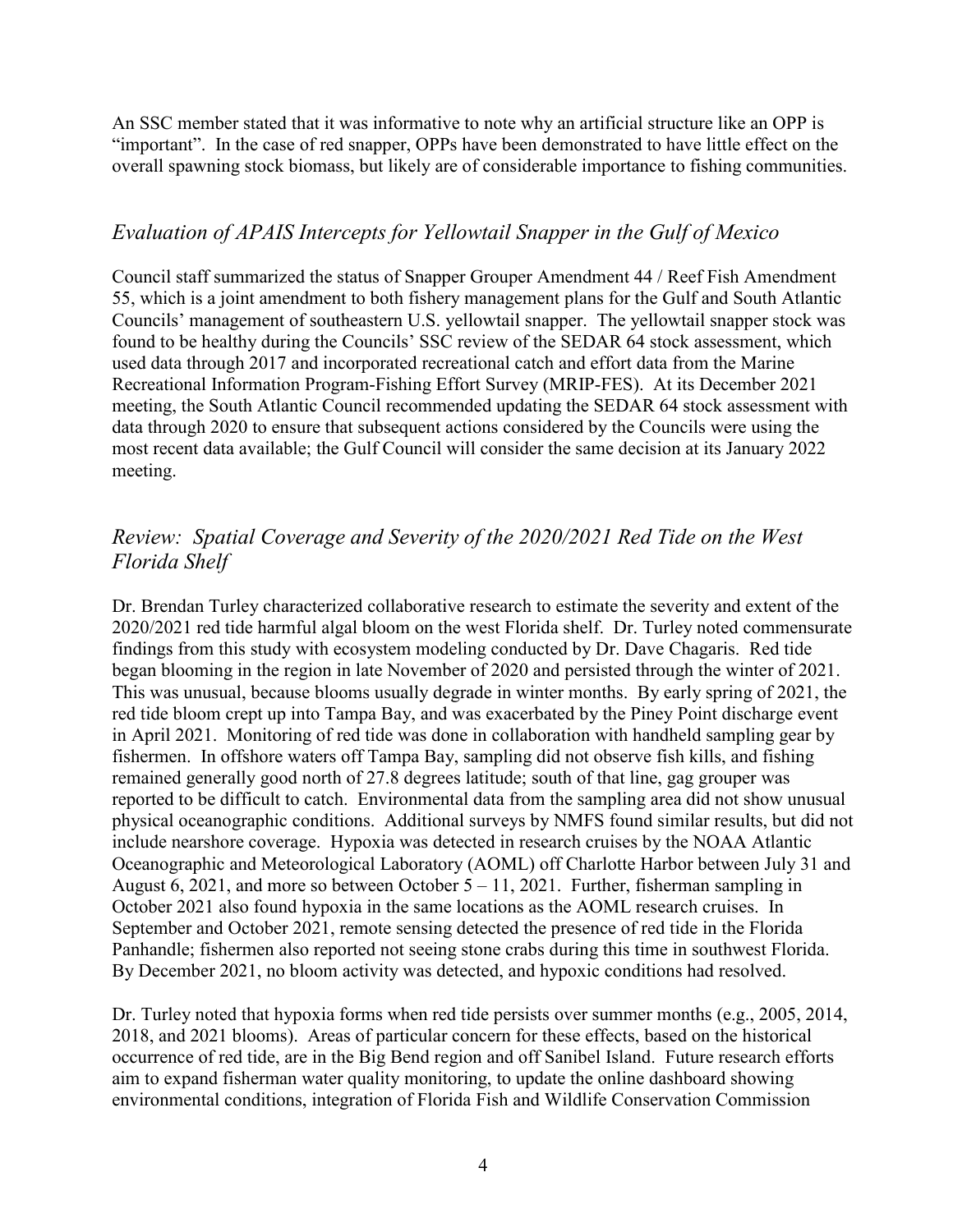(FWC) and NOAA data, improved red tide remote sensing, development of a seasonal hypoxia forecast, and refine the communication and outreach of data to better inform fishermen.

Dr. Chagaris noted that hypoxia was not included as a data layer in the Ecospace model, which could be biasing estimates of red tide severity in that model. He added that the continued development of both the ecosystem modeling and the in-situ sampling of hypoxia during and around red tide events would be expected to greatly improve red tide forecasting with time. Dr. Turley thought additional integration of hypoxia into ecosystem modeling was possible, but will require more development. He added that the goal of the forecasting effort was to describe the likelihood of red tide effects in the form of a published bulletin for stakeholders to consider. Another SSC member remarked on the necessity for these data and modeling in Texas, which is also subject to severe red tide blooms. SSC members agreed that the involvement of fishermen in the collection of environmental data is admirable and to be encouraged, perhaps through NOAA SeaGrant offices. Dr. Turley added that the expansion of citizen science and similar programs would certainly benefit red tide monitoring, and likely in other areas also; however, he acknowledged funding limitations as a notable obstacle. Another SSC member stated that it may be of interest to assess the social and economic effects of red tide blooms on fishing communities.

**Motion:** The SSC endorses the collaboration between the Florida Commercial Waterman's Conservation (FCWC) group, NOAA Fisheries, and the Florida Fish and Wildlife Conservation Commission in monitoring red tide distribution, density, and effects on water quality parameters. Effort should be made to understand current limitations to expanding the FCWC's efforts and to potentially recruit participation by other stakeholder groups into similar research and monitoring efforts. The benefits of this form of cooperative research and monitoring are likely to be immense, as stakeholders on the water can often respond more quickly and efficiently than agency or academic scientists when environmental events, such as red tides, occur. Cooperative research also facilitates data exchange and enhances communication among stakeholders, researchers, agency scientists, and managers, thus improving the efficiency of the research, assessment, and management system.

## *Motion carried with no opposition*.

## *Review: National Academies of Science Report on the Impacts of Limited Access Privilege Programs in Mixed-use Fisheries*

Dr. Lee Anderson presented the National Academies of Sciences, Engineering, and Medicine (NAS) study on the Use of Limited Access Privilege Programs (LAPP) in Mixed-Use Fisheries, as a member of the study's Committee. The study was mandated by the Modernizing Recreational Fisheries Act. Dr. Anderson noted that the presentation is the same as the one given to the Council at its October, 2021 meeting. Dr. Anderson highlighted the debatable nature of LAPPs and stated up front that he supports their consideration in overcapitalized fisheries.

Dr. Anderson explained how the NAS selects Committee members for a particular study, noting that they are unpaid volunteers. He identified his fellow Committee member who also sits on the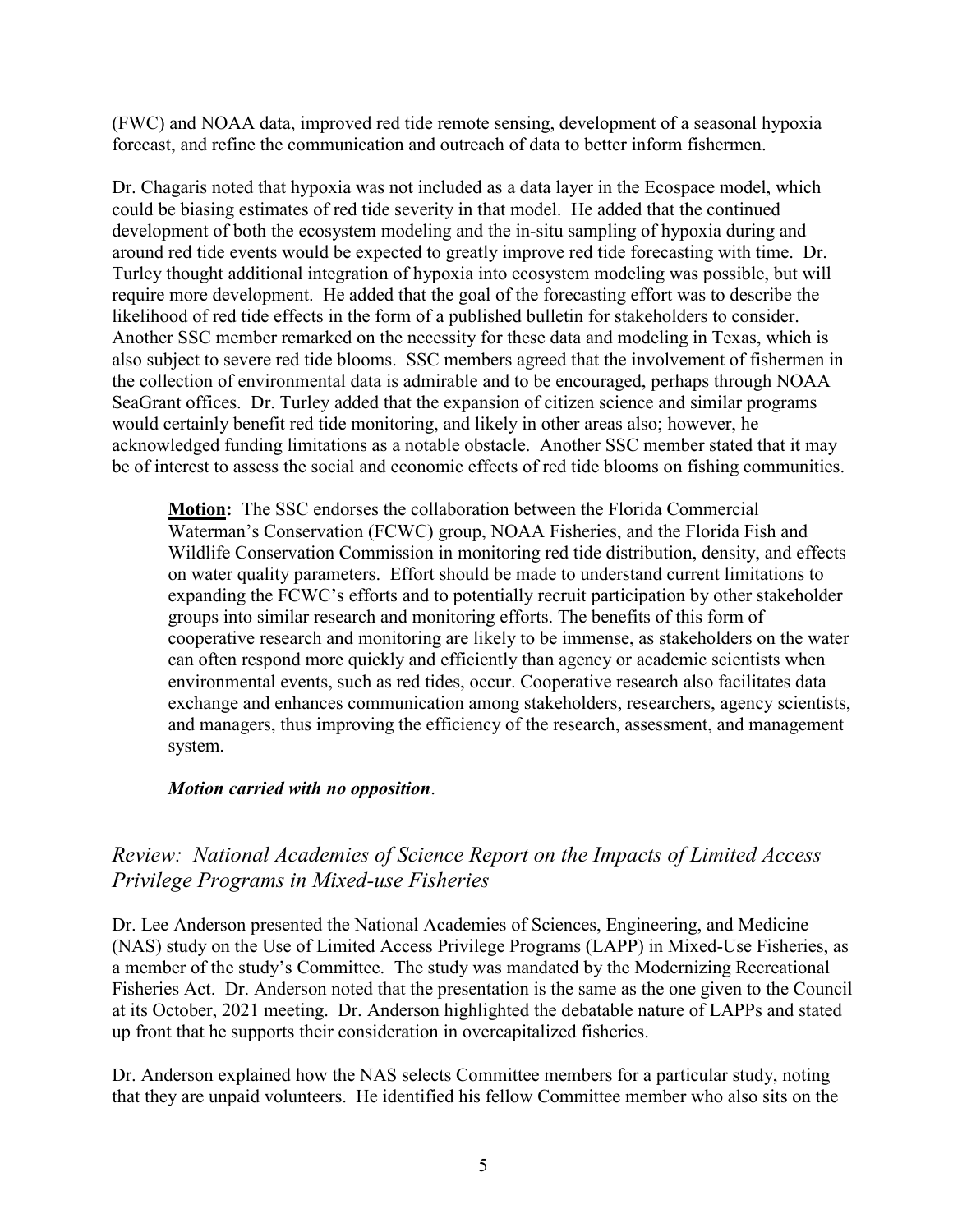SSC, Dr. Sean Powers, and the other Committee members who have served on Council committees, such as the socio-economic panel. Dr. Anderson explained that NAS Committee members are instructed to serve as scientists and must ensure they have evidence to support expressed views.

Dr. Anderson noted that LAPPs alter the incentive structure of a fishery, which should lead to greater efficiency depending on how the program is designed. However, this restructuring can have effects elsewhere in a fishery, which is what this study investigated. The Committee was tasked with examining the influences of LAPPs on other aspects of the fishery, and ultimately found little discernable effects on recreational and for-hire stakeholders. Dr. Anderson discussed the Committee's focus on identifying other causational aspects, noting that there may be numerous external factors to LAPPs that cause or contribute to change.

After reviewing the economic, ecological, and social impacts of LAPPs, Dr. Anderson noted that there is no direct evidence of effects on communities, but that the lack of identified impacts relates to the Committee's inability to determine causation and the lack of data. This lack of data hampered the Committee's work, and Dr. Anderson emphasized the need to prioritize the collection of human dimensions data. He also noted the need for more interdisciplinary work to examine the impacts and functioning of the Gulf's LAPPs. Other SSC members noted the need for more research on labor and crew to enable examination of how crew and hired captains can enter the fishery, and the importance of having a well-functioning quota market. Dr. Anderson reiterated the importance of carefully considering the initial allocation and access for future generations when designing a LAPP.

Dr. Anderson requested that the SSC be afforded the opportunity to review allocation decisions, even in the case of an indirect reallocation, as in the recent case of red grouper.

In terms of market power, Dr. Anderson stated that the Committee did not find any evidence of market power, although that does not mean it may not occur. Dr. Mike Travis (SERO) described a recent social network analysis on the LAPP quota market, which suggests there may be some vertical integration occurring: warranting a revisit to market power research.

SSC members requested clarification about their role in responding to the study, which produced several recommendations. The SSC reviewed two of these, the first of which is directed to the SSC and encourages interdisciplinarity to better integrate qualitative and quantitative data to generate hypotheses and discern and test policy impacts. Next, Dr. Woodward reiterated the need for research and support for examining the impacts of LAPPs, and asked if the Committee considered the use of incentive-based programs in the recreational sector. The SSC reviewed a related recommendation, calling for the review of both private recreational and for-hire fishery management for species shared under LAPPs in mixed-use fisheries and reforms that foster accountability while enhancing fishing experiences and opportunities for heterogeneous groups of anglers. The SSC decided to wait to provide recommendations until its members can further explore the study's recommendations at an upcoming meeting, with the intention of considering how they may be advanced or operationalized. SSC members also requested more specific guidance from the Council on its request to the SSC regarding the study report.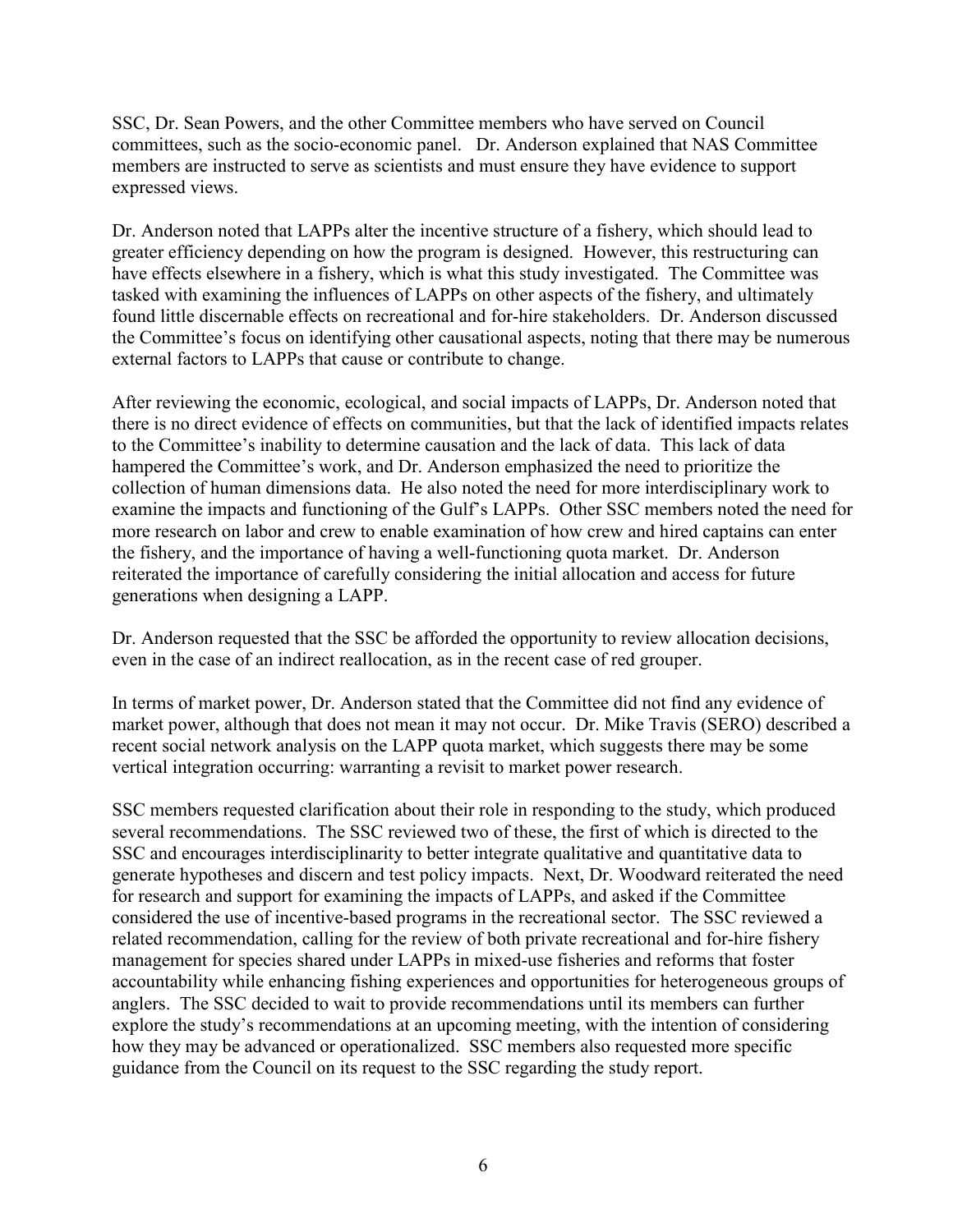## *Review: Simulation of the Effect of MRIP-FES Data on Catch Advice for a Historical King Mackerel Stock Assessment*

Council staff presented Southeast Fishery Science Center (SEFSC) sensitivity runs from the Gulf king mackerel stock assessment to examine the extent to which changes made to the recreational catch and discard data (from MRIP-Coastal Household Telephone Survey [CHTS] to FES) had on management advice, specifically impacts to the acceptable biological catch (ABC) and overfishing limit (OFL). These sensitivity runs also included changes to shrimp bycatch. Four sensitivity runs were configured, with each model varying use of MRIP-CHTS and FES units, terminal year, and shrimp bycatch data. It was also noted that models 2 and 3 now have the correct data presented, fixing an error from a previous presentation of this information. Comparing results from each model, the increases in the OFL and ABC from SEDAR 38 to SEDAR 38U, are primarily due to the change from MRIP-CHTS to FES. The SSC Chair commented that this presentation was strictly for informational purposes and clarified that his SSC summary to the Council at the last meeting used the corrected data.

## *Discussion of Draft Essential Fish Habitat Amendment and Data*

Mr. David Dale from the NOAA Habitat Conservation Division (HCD) provided a detailed history and review of the consultation process including considerations for Essential Fish Habitat (EFH) which was defined in the 1996 reauthorization of the Magnuson-Stevens Act. There has been a decades-long history of consultations for conserving marine resources and the HCD is not limited to EFH when initiating consultations. However, there are a few requirements unique to EFH consultations. EFH consultations require the permit applicant to provide a description of the action and analyze the effects on EFH. The HCD provides a response regarding those effects and the permit applicant must reply with a mitigation plan or provide rationale for not altering planning. Mr. Dale indicated that projects involving the Army Corps of Engineers represented the majority of the consultations conducted by the HCD. The Council created an amendment to identify and describe EFH in the Gulf in 2005 and has completed two 5-year reviews (2010 and 2016). Mr. Dale then described a subset categorization of EFH denoted as Habitat Areas of Particular Concern (HAPC). These areas exhibit one or more of the following traits: rare, stressed by development, provide an important ecological function for federally managed species, or are especially vulnerable to anthropogenic degradation. Proposed work in these areas receive extra scrutiny during the consultation process and do not necessarily require the implementation of fishing restrictions. Currently, HAPCs in the Gulf have been assigned to areas with high abundances of coral species.

Dr. Lisa Hollensead (Council staff) reviewed the draft Generic Amendment to modify current EFH identifications and descriptions for all Gulf managed species, excluding corals. The document includes alternatives to update spatial habitat layers and species life history tables to more contemporary sources and provides options for two more quantitative approaches for species with more data availability. An SSC member inquired about the next steps for the document. Dr. Hollensead responded that the revised draft will be presented to the Council in January. To better visualize the raw spatial data and interpret model outputs, Council staff is generating a webpage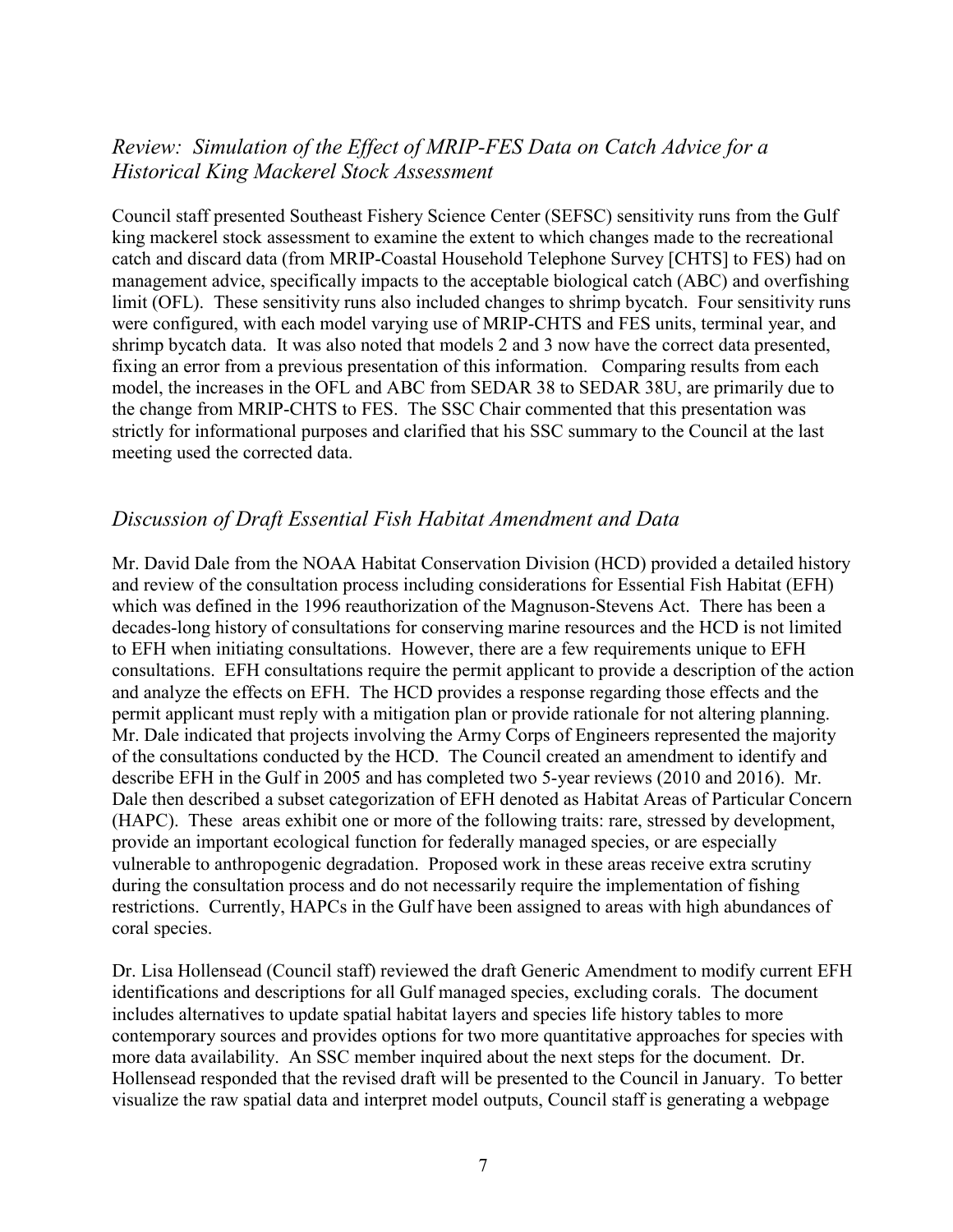that would allow SSC members to better explore the data sources being used to inform the Generic Amendment alternatives. The SSC member was supportive of the proposed future direction and indicated that the SSC would likely be able to provide input on decision points for the document when those data are made readily available for review at a future SSC meeting.

## *Status Update on Red Snapper Management and Outstanding Council Motion*

Dr. Carrie Simmons (Council staff) briefly reviewed the recent motions and actions by the Council for red snapper in response to the GRSC. The Council has transmitted framework actions to modify the red snapper catch limits, and to implement ratio calibrations to the state data collection programs in 2021; yet, neither of these framework actions have been implemented by NMFS. Also, the Council passed a motion to ask the SSC to reconsider the catch limits for red snapper, using the revised and finalized GRSC project report.

An SSC member asked about the delay in the implementation of the framework actions, and inquired about the current red snapper catch limits. SERO staff noted that they are currently working through the rulemaking process on these actions. Further, the current OFL is 15.5 million pounds whole weight (mp ww), and the ABC is 15.1 mp ww. Council staff added that any new catch limit recommendations would supersede those either currently in place or transmitted to the agency.

## *Summary of SSC Discussion and Recommendations on GRSC Report from March/April 2020 and September 2020 Meetings*

Mr. Ryan Rindone (Council staff) briefly summarized the decisions and recommendations by the SSC during its March/April and September 2021 meetings. The original GRSC report was independently peer-reviewed at the SSC's March/April meeting, followed by a final review by the SSC at its September meeting. The SSC set the OFL using the GRSC at 25.6 mp ww, and the ABC at 15.4 mp ww using the NMFS Bottom Longline Survey. An SSC member asked whether any modifications to the red snapper catch limits would be accounted for in the stock's rebuilding plan. Council staff replied that all projections from interim catch advice would be constrained to meet the stock's rebuilding timeline, which is currently set for 2032.

An SSC member asked why the SSC decided to treat the LGL study examining absolute abundance of red snapper off Louisiana, and the GRSC, as separate studies, not to be directly compared to one another. Another SSC member noted that the GRSC data for Louisiana were largely imputed by data collected in Texas waters; whereas, the LGL study collected empirical data directly from waters off Louisiana. At this time, the LGL study team still needs to respond to SSC comments. Further, the time periods during which the data were collected are staggered. The SSC continued to acknowledge the differences in the LGL and GRSC studies, and that the subject of what estimate to use for the absolute abundance for Louisiana remained outstanding. Another SSC member asked about the purpose of the LGL study. Council staff replied that the LGL study was requested by and appropriated by the Louisiana State Legislature for the edification of the state's knowledge on the species for its own management purposes. An SSC member commented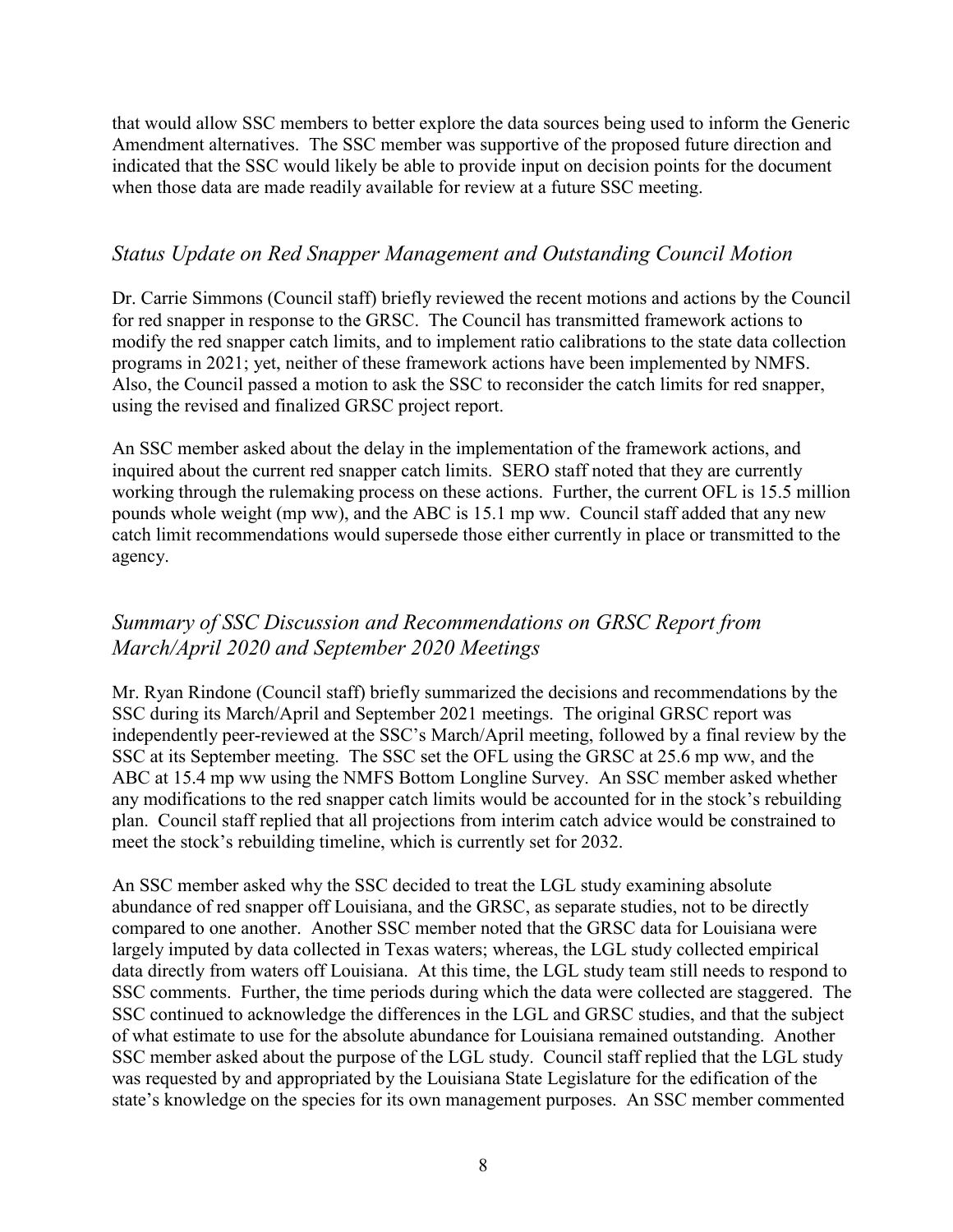that it is also possible to use the data generated by both the GRSC and LGL studies in SEDAR 74 (red snapper research track assessment) to inform management, despite the studies not being directly comparable. Other SSC members agreed that both studies should be considered as part of SEDAR 74, in keeping with the SSC's motion to that effect during its September 2021 meeting. Dr. Tom Frazer (Council representative) added that the Council supports consideration of all available data in the stock assessment; however, the Council's motion was specific to the data requested therein. An SSC member noted that all results from these studies are estimates; however, reconciliation of these differences in precision and accuracy can be addressed in the stock assessment process. Further, the differences in the studies do not mean that the studies are unilaterally inaccurate. These studies use empirical observations to inform model-generated estimates of absolute abundance.

# *Great Red Snapper Count Report: Re-analysis of the Florida Natural/Unconsolidated Bottom-type Data to Include the Random Forest Design Stratification*

Dr. Greg Stunz discussed the re-analysis of the natural and uncharacterized bottom (UCB) types off Florida surveyed by the GRSC, which were included in the random forest survey design stratification. The finalized GRSC report, submitted to NOAA Sea Grant in June 2021, resulted in an estimate of 118 million age-2+ red snapper in the Gulf, with a coefficient of variation (CV) of 15%. The subsequent provided addendum to that final GRSC report results in a decrease in the estimate of absolute abundance of age-2+ fish from 118 million fish to 96.7 million fish. The changes in that addendum were in direct response to modifications requested by the SEFSC, and include the random forest approach for Florida; a fourth estimate of 92 million fish was generated as a "validation estimate" for the SEFSC, and includes the random forest application for Florida. Dr. Stunz noted that the GRSC was designed in part to survey for red snapper in areas not previously surveyed by federal programs. He added that post-stratification of the original study design was certainly possible, but cautioned modifying the study beyond its originally designed scope, at the risk of violating certain statistical assumptions inherent to the original design. Dr. Stunz stated that the GRSC team will continue to be involved and support its work; however, the study has been completed in the eyes of the GRSC team and its funding agency, and if further analyses are expected, a responsible party for that work will need to be identified.

## *Discussion of Results of Post-stratification Analysis by SEFSC, FWC, and GRSC Teams for Florida Absolute Abundance Data*

Dr. Katie Siegfried (SEFSC) presented a preliminary comparison of observed red snapper occurrence off the west coast of Florida between surveys conducted by the SEFSC, FWC, and the GRSC. The SEFSC expressed some initial concern that the estimate of red snapper in the shallow water areas (10 m) off the Florida big bend (middle Florida) region was too high compared to its own surveys and those by the FWC, and may be skewing the final abundance estimate when extrapolated. The SEFSC contended that those GRSC results are in conflict with a number of fishery-independent camera surveys, research bottom longline and trawl surveys, and fisherydependent sources. The SEFSC, in collaboration with other agency and academic partners,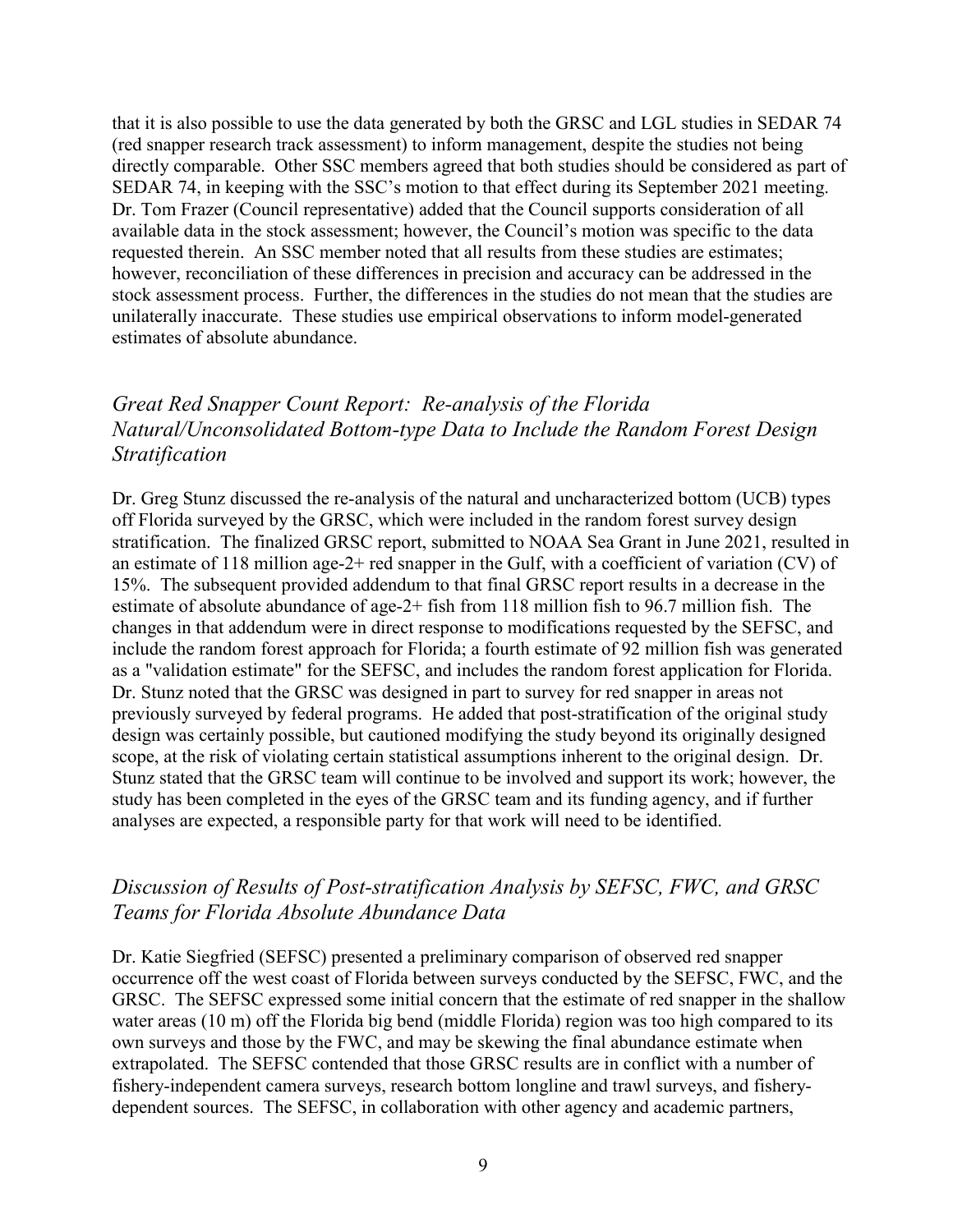proposed the use of post-stratification analyses on the categorized depth contours used in the GRSC to explore how these permutations affect abundance estimates for the region.

Several SSC members inquired about the first GRSC and FWC's Fish and Wildlife Research Institute (FWRI) comparison maps presented. The discussion resulted in the determination that the maps were not presented at the same spatial extent: only the GRSC map included bathymetry information; the GRSC data observed was for 2018 – 2019, while the FWRI map was a composite of several years, and the sampling protocols between the camera survey studies were different (GRSC: random selection of sampling sites based on a random forest model to ascertain probability of red snapper occurrence; FWRI: focused examination on natural and artificial structured habitat). A second series of maps illustrated at-sea-observer data of red snapper catch in the for-hire sector ranging from 2015 – 2020. FWC staff indicated that the locational positions of these data were not categorized by habitat type or standardized for effort (number of anglers or fishing time). FWC staff continued that these data represented only observations of red snapper for-hire harvest or discards, and that fewer for-hire trips occur in the Big Bend region due to the remoteness of the area.

Another comparison of the GRSC to the Karnauskas *et al*. 2017[3](#page-9-0) study indicated that the GRSC determined the majority of the red snapper biomass to be located in the eastern Gulf, while Karnauskas *et al*. stated the opposite with higher abundance of red snapper in the western Gulf. An SSC member stated that there is evidence that a distribution shift has occurred since the Karnauskas *et al*. study was conducted in the early 2010s towards the east. Additionally, they stated that red snapper observed in the east in the GRSC were mostly young, small fish that had not yet recruited to the fishery, and the Karnauskas *et al*. study focused on fishery-dependent indices for an abundance estimate that would skew towards observing larger fish. The SSC member continued that perhaps lagging the observations of red snapper captured in the NMFS trawling survey may help relate those results to other surveys that encounter larger individuals. Dr. Siegfried indicated that the trawl survey does observe fish 2 years and older (the ages of focus in the GRSC), but that the NMFS Bottom Longline (BLL) survey does generally encounter older ages (8-10 years).

An SSC member hypothesized that the difference between surveys was likely driven by gear bias and inquired about the future work outlined in the presentation. They asked about who would be appointed as head investigator of a post-stratification research team and how would the work be funded. Dr. Siegfried indicated that, at this time, no principal investigator or funding source had been identified.

## *Fishery-Independent Indices Updates for Red Snapper*

Dr. Ted Switzer (FWC) provided a developmental history of three collaborative reef video surveys throughout the Gulf. The SEAMAP reef fish video survey was initiated in 1992; the NMFS Panama City survey began in 2006; the FWRI survey started surveying midwestern Florida waters in 2014 and then expanded state-wide. Few differences exist between the surveys and they have

<span id="page-9-0"></span> <sup>3</sup> https://afspubs.onlinelibrary.wiley.com/doi/epdf/10.1080/19425120.2016.1255684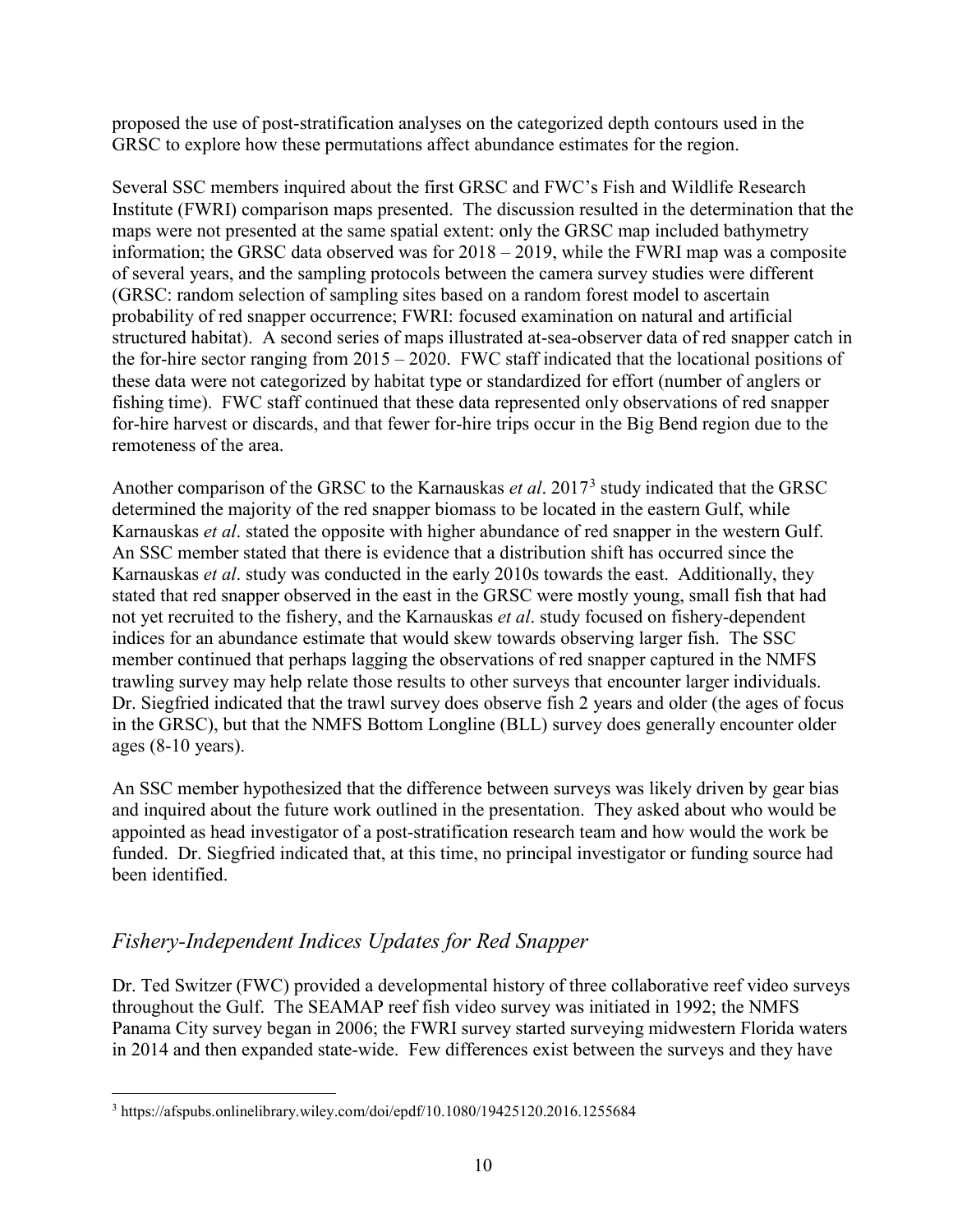been designed to be directly comparable; therefore, they are standardized in the camera sampling gear and analyzed using the same abundance metric (MaxN: maximum count in a single screen shot). Recently, a paper has been published<sup>[4](#page-10-0)</sup> to combine the three surveys into a single index for use in stock assessments.

The surveys collect detailed habitat information including ledge, hard bottom (fragmented, mixed, low relief), and pot hole areas. This allows for directed sampling efforts, extrapolation estimates of habitat availability, and has potential utility in abundance estimation. Fish are attracted to spherical camera arrays using baited traps and individual fish can be measured using a laser. Beginning in 2021, survey integration was completed for all three surveys and used to create the Gulf Fishery-Independent Survey of Habitat and Ecosystem Resources unified design. Dr. Switzer presented how the new design will modify the habitat and spatial sampling proportions.

Results from the FWC survey in the Big Bend region indicate that red snapper are observed mostly between depths of 30-50 meters and generally range between 275 – 525 mm fork length. Red snapper mean relative abundance in the region appears to have declined in recent years. Future FWC survey work will focus on examining spatiotemporal dynamics of red snapper and continue the collection of habitat and fishery data for the next  $5 - 10$  years.

The SSC asked about how combining the surveys would affect the interpretation of results and asked for clarification on how turbidity affects abundance estimates. Dr. Switzer responded that effort will continue to refine experimental designs so that combining surveys will be appropriate for determining how abundance trends, rather than differences in survey design, are informing the interpretation of survey results. He continued that a qualitative determination of turbidity is assigned during the video review process. He also indicated that many species, attracted by the baited array, are drawn to the camera and that this behavior can reduce the influence of turbidity effects on fish counts. In the case of stations near the Mississippi River outflow, samples may be discarded due to high turbidity.

## *Updated NMFS BLL Survey Data through 2021*

Mr. Adam Pollack presented a review of the NMFS BLL survey design and methodology and provide a Gulf-wide relative abundance of red snapper from 2001 through 2020. Additionally, a complementary BLL design organized by the Dauphin Island Sea Laboratory (DISL) has been conducted since 2010. Sampling in 2020 was limited due to COVID-19 and was restricted offshore of Florida. Quantitative analyses of potential explanatory environmental variables collected from the survey indicate that year, data source, area, and depth contribute to the probability of observing red snapper. Results from the surveys indicate that Gulf-wide red snapper relative abundance has generally increased since 2001 and fluctuated in recent years.

An SSC member observed that results indicated relatively fewer red snapper were encountered in Florida and Mr. Pollack stated that red snapper are not generally encountered until sampling in Alabama. Mr. Pollack also indicated that the age/size distributions of captured red snapper has remained similar during the course of the time series. Another SSC member inquired about the variety of habitat types sampled by the survey, and Mr. Pollack answered that all habitat type areas

<span id="page-10-0"></span> <sup>4</sup> https://www.sciencedirect.com/science/article/pii/S0165783621003064?via%3Dihub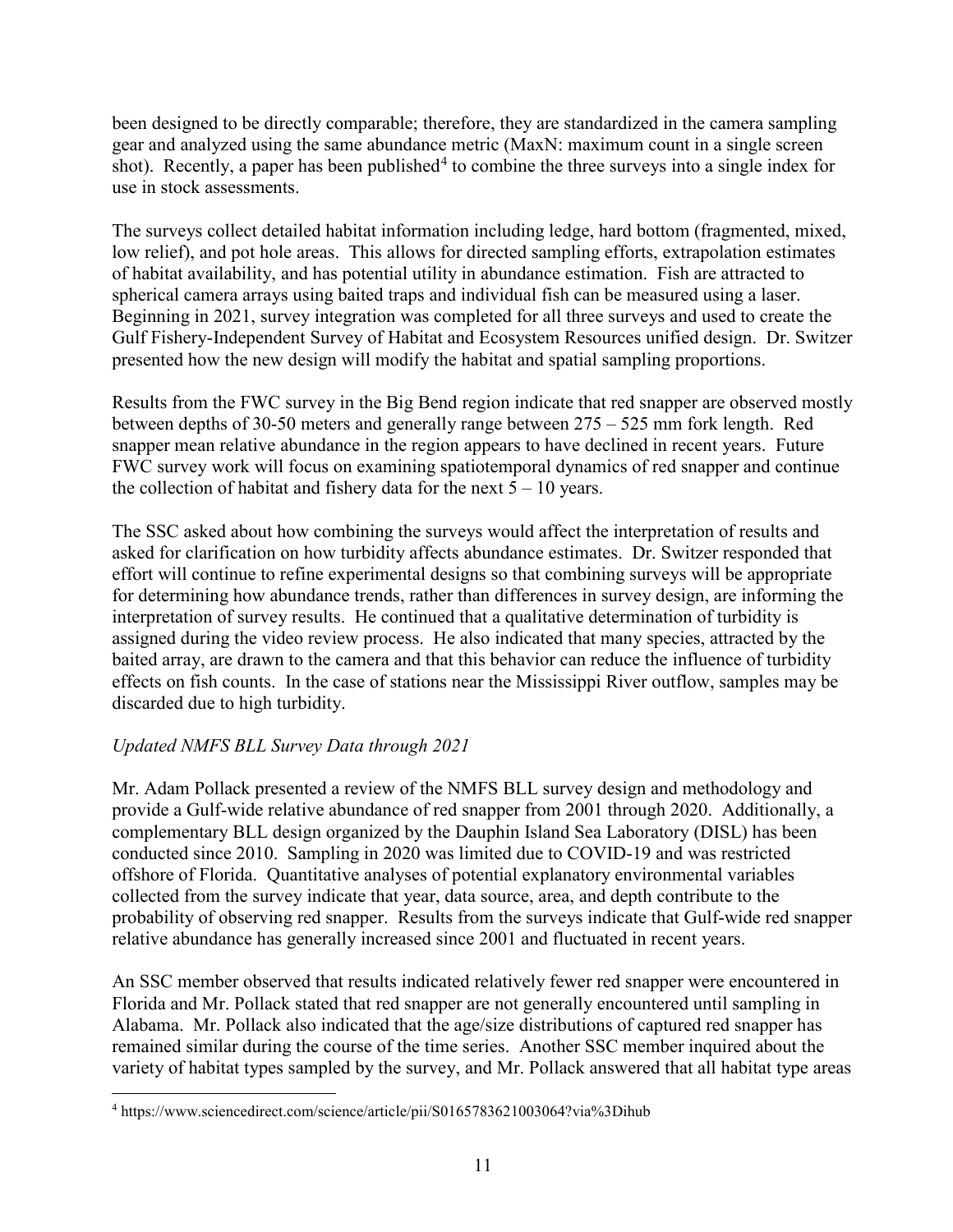were sampled except for marine protected areas or locations within a mile of offshore oil rigs. An SSC member asked about the demarcation line between Texas and Louisiana. Mr. Pollack answered that the survey uses the 94̊W longitudinal line, reflecting the NOAA statistical grids, for Texas and Louisiana. An SSC member asked about the sampling overlap between the two surveys. Mr. Pollack responded that there is sampling overlap, but that DISL concentrates effort more in the area off Alabama than the NMFS BLL.

An SSC member asked how red snapper abundance trends compared east and west of the Mississippi River. Mr. Pollack showed results indicating increases abundance trends in the western Gulf relative to the eastern region. The SSC questioned the potential drivers for the downward abundance trends in the east and hypothesized that estimates from Alabama may explain the phenomena. Additionally, recent trend declines have been described in the literature and are thought to be attributable to a number of factors (e.g., *Deepwater Horizon* oil spill, red tide, increased fishing removals).

## *Review of Estimated Commercial and Recreational Effort over Uncharacterized Bottom in the Gulf of Mexico*

Dr. John Walter (SEFSC) presented on the spatial distribution of commercial and recreational red snapper catch to determine a fraction of 'fishable' biomass. The GRSC has identified a large cryptic biomass of red snapper over the UCB, but it is unlikely that the totality of the UCB is subject to exploitation by the directed fleets. Spatial mapping of biomass suggests differences between a study completed by Karnauskas *et al.* (2017[5](#page-11-0) ) which used data collected in 2011, and the GRSC, which collected data in 2018 and 2019, in terms of densities of red snapper by region and depth in the Gulf. To evaluate the use of the UCB by the directed fleets, the SEFSC analysis used the GRSC 92 million fish estimate to map commercial (using vessel monitoring service [VMS] data from the vertical line fleet) and recreational catch (using MRIP and Florida's State Reef Fish Survey data) over the UCB. These data are overlaid to identify the fraction of 'fished' biomass in the UCB.

VMS data provide time-stamped "pings" that show location, speed, course, vessel characteristics, and more, with the ability to differentiate between fishing and steaming between spots<sup>[6](#page-11-1)</sup>. Analysis of UCB use by commercial fleets was restricted to the vertical line fleet, which accounts for approximately 96% of 2019 commercial red snapper landings. These data needed to be differentiated between effort over natural and artificial bottom to better parse out effort over potential UCB; thus, these data were merged with GIS data of habitat type. An SSC member questioned the inclusion of trips in regions known to be mostly mud, and also in coastal bays. Dr. Walter noted that the distribution of VMS effort may be including some transiting of regions such as bays and over muddy bottom. The analysis matched VMS data with dockside Trip Interview Program (TIP) landings, calculated trip level CPUE, and applied that CPUE to individual fishing points in 10x10 km blocks. Commercial landings were then estimated by the proportion of a trip

<span id="page-11-0"></span> <sup>5</sup> <https://www.tandfonline.com/doi/full/10.1080/19425120.2016.1255684>

<span id="page-11-1"></span><sup>6</sup> Gardner *et al*. 2021. Artificial Attraction: Linking Vessel Monitoring System and Habitat Data to Assess Commercial Exploitation on Artificial Structures in the Gulf of Mexico. Frontiers in Marine Science. *In press*.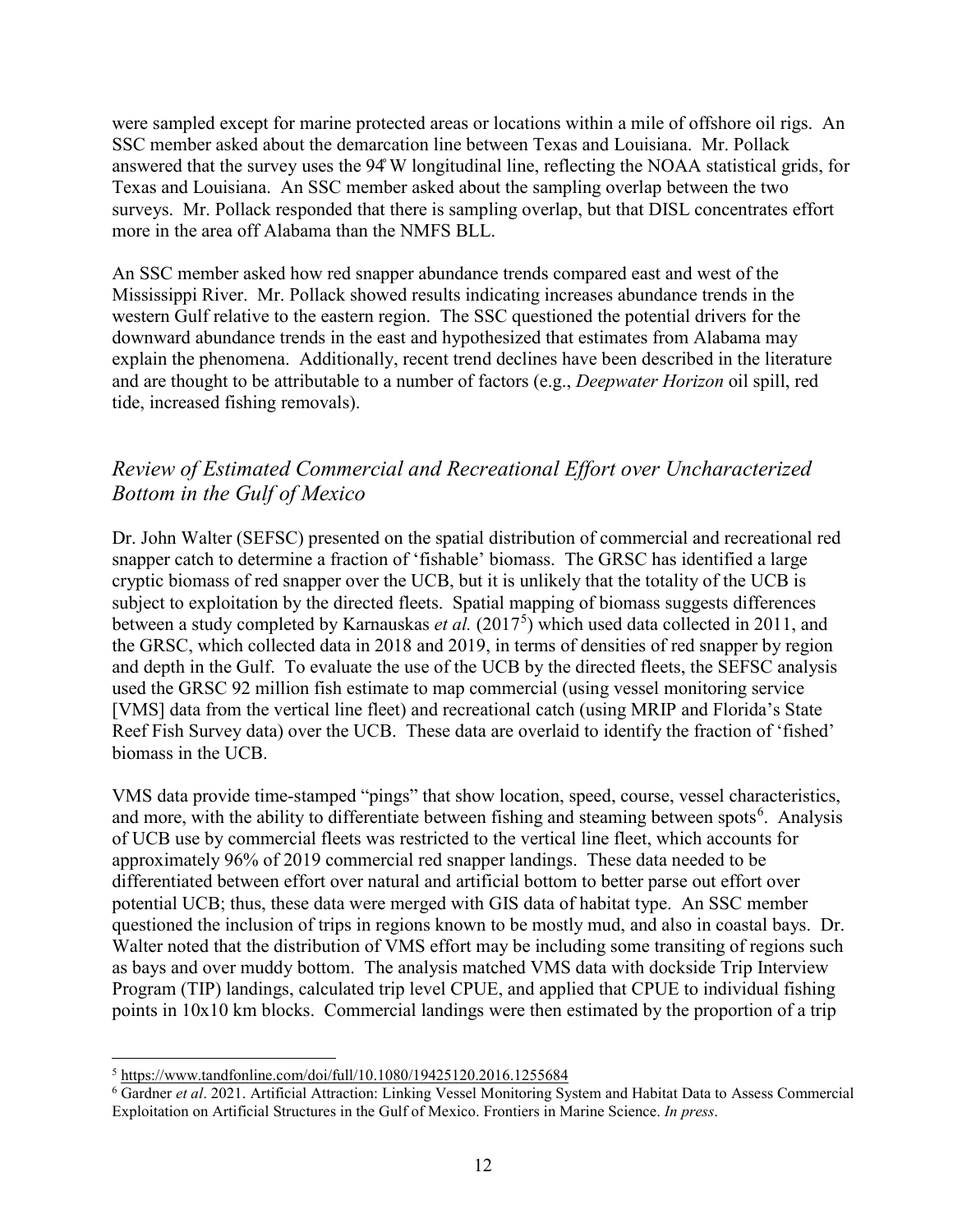per block. Dr. Walter presented a table estimating that approximately 54% of commercial harvest was occurring over natural bottom, with the remaining 46% occurring over artificial structure.

For determining the percent use of the UCB by the recreational fleet, state-specific estimates and variables for the proportion of catch, such as distance from the nearest pass, depth, and region, were analyzed for all Gulf states for 2019. An SSC member observed that landings estimates presented from recreational fleets were shown to be higher than inferred in the post-stratification presentation in the Big Bend region, in the 10-20m depth strata. SSC members discussed this mismatch, and Dr. Walter indicated that while recreational trips do occur in the shallower depths of the Big Bend region, and that red snapper landings therein are low. It was also noted that the data presented reflect harvest, and do not include recreational discards.

When recreational and commercial fleet harvests from 2019 are combined, the highest concentrations of fishing effort appear in the Panhandle of Florida, off the mouth of the Mississippi River in Louisiana, and eastern Texas. For the sake of this analysis, Dr. Walter described a cell of the UCB to be 'fishable' if exploitation of biomass therein was assumed greater than 0.01%. SSC members questioned using inferences about distance from pass traveled by the recreational fleets in Texas to inform the same for Louisiana. SSC members from Louisiana noted that the estimates of recreational landings off Louisiana may not match where the landings are actually coming from, and do not appear considerate of seasonal hypoxia events in nearshore areas. Another SSC member from Mississippi described differences in fishing behavior by the recreational fleets for Mississippi and Alabama, and contended that it may not be appropriate to combine those two states with respect to assumptions about angler behavior.

When examining relative exploitation rates, most commercial exploitation appears in east Texas and off the Florida Panhandle, with similar but more distributed patterns including the Alabama Reef Zone for the recreational fleets. Proportionally, less than 50% of the total biomass is vulnerable to fishing in Florida, Louisiana, and Texas, and greater than 80% for Mississippi and Alabama. Gulf-wide, the total proportion of the red snapper biomass subject to exploitation is approximately 37.6%.

The SEFSC's original estimate of the proportion of the weighted average of the overall proportion of the population vulnerable to exploitation was 22%; however, this estimate did not include more recent recreational data. The revised estimate is now 37.6%, based on the summed commercial and recreational harvest. Dr. Walter thought that this estimate likely represents an upper limit, given that recreational effort was not explicitly allocated to artificial structures. He added that the spatial mapping from the GRSC does not match the mapping in Karnauskas *et al.*; however, SSC members thought that understandable, given observed changes in the density and distribution of red snapper throughout the Gulf from 2011 to 2018/2019. It is possible to estimate exploitation rates based on the GRSC mapping; however, low catches occur in areas (Big Bend, 10-40m depth strata) from where a large fraction of the GRSC estimate of red snapper occurs. Substantial fishing effort occurs here, but does not generate a commensurate level of red snapper landings.

An SSC member recalled that commercial effort may have been tempered in recent years by availability of, and cost of, fish to lease in the Individual Fishing Quota (IFQ) program, thereby influencing the economics of commercial fishing. An SSC member asked whether virtually all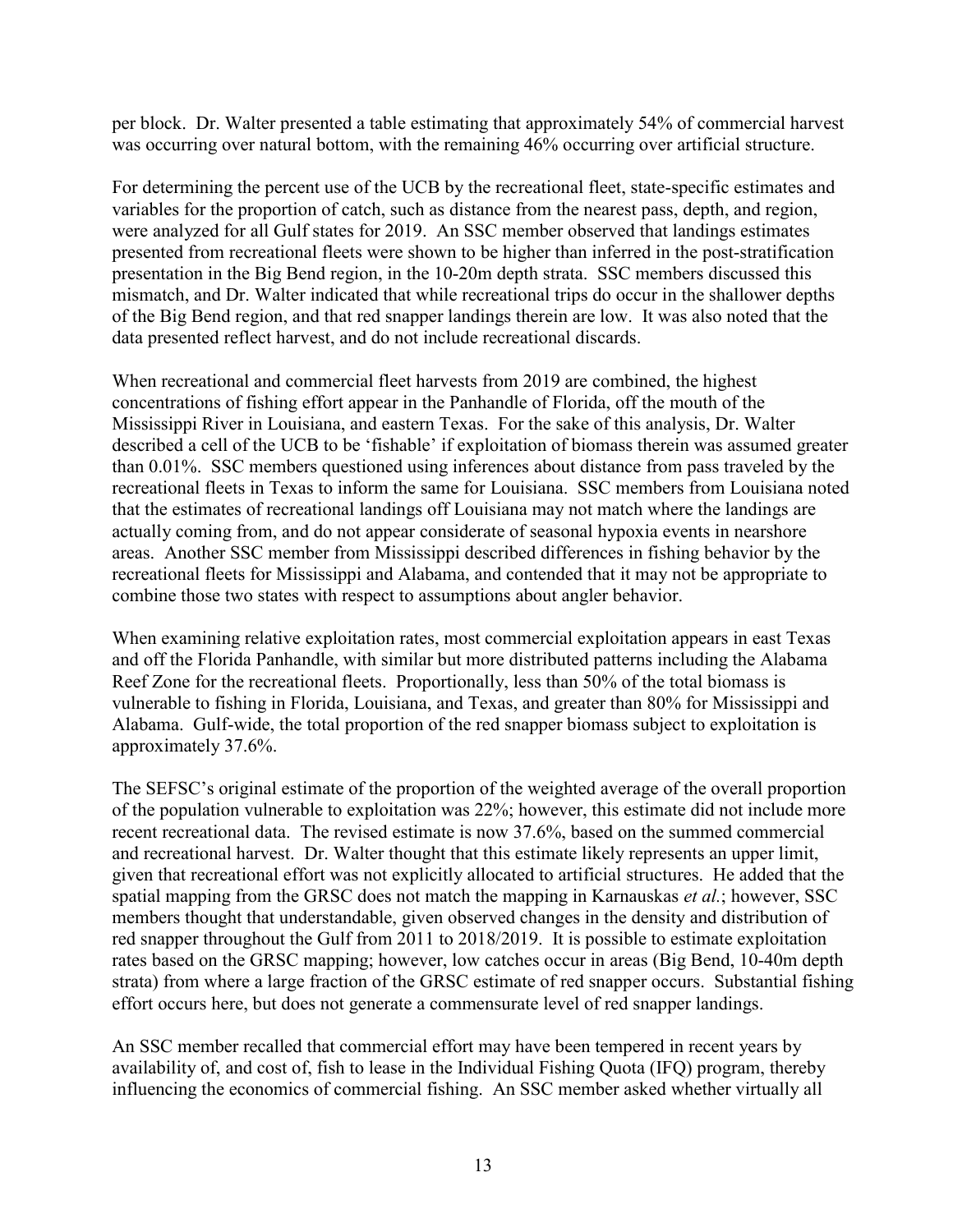artificial reef structure was being considered included in the proportion of exploitable biomass, given differences in the distances required to travel to the fish; no answer was given. An SSC member asked how the reduction in the estimate of absolute abundance from 118 million fish to 92 million fish affected the estimate of the exploitable biomass estimate (now, 37.6%). Dr. Walter replied that differences in the estimate of absolute abundance would change the proportion of the total biomass vulnerable to exploitation, which is also subject to the effect of sector allocation. The SSC member postulated that heavy exploitation in certain areas may be leading to growth overfishing, as the average lengths of red snapper in some regions of high exploitation appear to be decreasing. The SSC member then asked about the potential shifts in spatial estimates of the red snapper population between the Karnauskas *et al.* study, which used data from 2011, and the GRSC, which used data from 2018 and 2019. Dr. Walter replied that differences in the spatiallyexplicit estimates of abundance could vary between the studies to the extent that the red snapper stock changed between 2011 and 2018 and 2019. Dr. Walter also noted that, in the Big Bend region, due to the near-zero level of red snapper exploitation, that region is not included in the estimate of the exploitable biomass. Council staff asked whether the Karnauskas *et al.* estimate of the spatial distribution of red snapper could have changed since 2011. Dr. Mandy Karnauskas (SEFSC) affirmed that it could now be different than described by the 2011 data.

An SSC member commented that the assumption presented is that the 2011 estimate of the spatial distribution of red snapper from Karnauskas *et al.* is more accurate than the GRSC estimate from 2018 and 2019; however, red snapper densities and spatial distributions have likely changed since 2011. Dr. Walter replied that the Karnauskas *et al.* estimate was designed to estimate spatial abundance, while the GRSC was designed to address absolute abundance. An SSC member thought that the Karnauskas *et al.* estimate from 2011 focused on larger fish due to gear selectivity, and was likely not capturing the smaller fish in the population, which the GRSC was designed to observe (age-2+). Another SSC member noted observations from the video surveys, which do observe smaller and younger fish, and the NMFS BLL survey, which observes larger and older fish; he remarked that these surveys also suggest that the distribution of biomass of red snapper today does likely differ from that represented by Karnauskas *et al.* SSC members thought the assumed spatial distribution of biomass was important to the understanding of the percent use of the UCB by the directed fleets.

An SSC member asked whether the SSC would be in a position to review these completed materials, including the post-stratification analysis, in time for the March 2022 SSC meeting. Dr. Walter replied that once an estimate of absolute abundance is agreed upon by the SSC, guidance would be needed with respect to how to address the ABC. The previous OFL recommendation used 13% of the UCB; a future analysis could use a revised estimate based on the analyses presented, with some decremented amount then used for informing the ABC. Dr. Walter reminded the SSC about the differences observed in the spatial distribution of red snapper from the GRSC versus the SEFSC's fishery-independent surveys. The SSC member remarked on the difficulty of using the ABC Control Rule for informing ABC in this instance, adding that such a risk analysis may not adequately capture the uncertainty of the abundance estimates.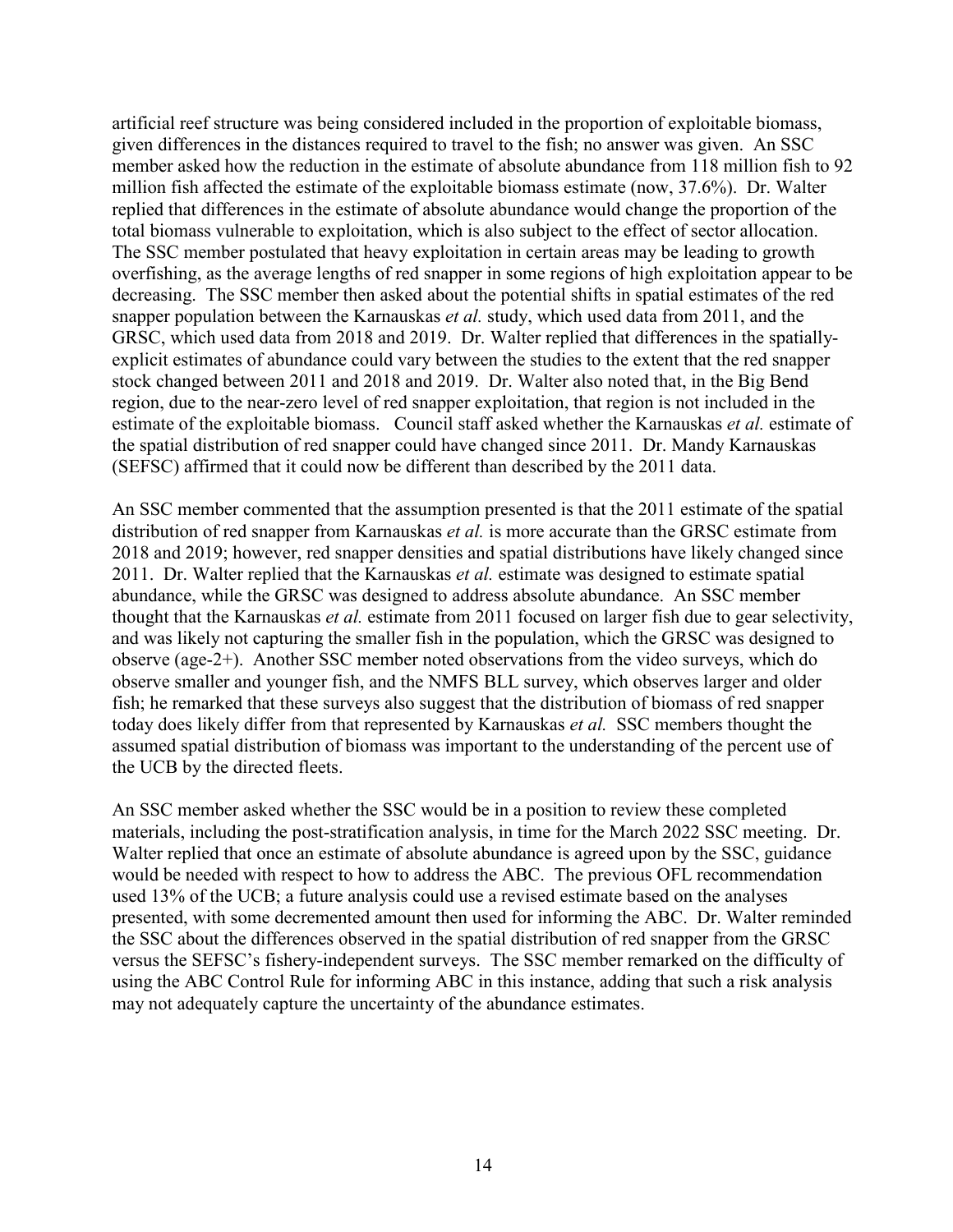# *Summary Discussion and Potential Requests for Updated SEFSC Red Snapper Interim Analysis for Catch Advice for the March 2022 SSC Meeting*

Initial SSC discussions focused on the history of SSC recommendations informed by the GRSC. Results from the GRSC have been used for an OFL recommendation, which has been transmitted to, and is being considered by the Secretary of Commerce for final rule making. The final rule will modify the OFL from 15.5 to 25.6 mp ww based on results of the GRSC, and an ABC of 15.1 to 15.4 mp ww based on the 2021 interim analysis using the NMFS BLL survey. The SSC also discussed the timeline for considering the red snapper absolute abundance estimates generated by the LGL study. LGL staff indicated they are working on addressing the SSC's comments on the study that were provided during the September 2021 meeting. The SSC decided to discuss LGL's responses to its review at the March 2022 meeting before considering those data for informing any red snapper catch advice.

The SSC reviewed the previous GRSC inputs for the red snapper interim analysis from its March 2021 meeting. Since March 2021, the finalized GRSC abundance estimate has been revised as the result of an independent review and the Council has requested that the SSC considered this finalized estimate in setting red snapper catch limits. Similar to what was done in March 2021 and to help guide the SEFSC in developing the catch analysis, the SSC was considering two decision points to generate an OFL: which GRSC absolute abundance estimate to use and what proportion of UCB would be considered.

The SSC discussed the revisions to the GRSC absolute abundance estimate. Dr. William Patterson (a GRSC principal investigator) clarified that an initial value of 110 million fish had been reported. After independent peer-review, the random forest model used to assign spatial probabilities of red snapper occurrence off the coast of Florida was removed and resulted in an estimate of 118 million. Subsequent examination determined that inclusion of the random forest modeling approach with Florida was appropriate. Re-analysis of the Florida natural/uncharacterized bottomtype data to include the random forest design stratification resulted in a decrease of approximately 21 million fish (all from the state of Florida) from the previous estimate of 118 million red snapper, resulting in the finalized estimate of 96.7 million fish. Given the rigorous level of review and the response by GRSC investigators, the SSC decided the finalized abundance estimate of 96.7 million fish was the most appropriate estimate available.

#### **Substitute Motion: The SSC recommends the SEFSC use the 96.7 million age 2+ red snapper from the GRSC estimate of absolute abundance for catch analyses to be considered at the March 2022 meeting, to enable the SSC to consider new management advice for OFL and ABC.**

#### *Substitute Motion carried 19 to 3 with 2 abstentions and 1 absent by roll call vote.*

The SSC then discussed the merits of exploring a post-stratification analysis Gulf-wide rather just for the state of Florida for calculating an absolute abundance estimate. An SSC member alerted the Committee that a few states had very low sample sizes within their shallow water areas, which would impede the ability to conduct the analysis Gulf-wide. Additionally, due to the high level of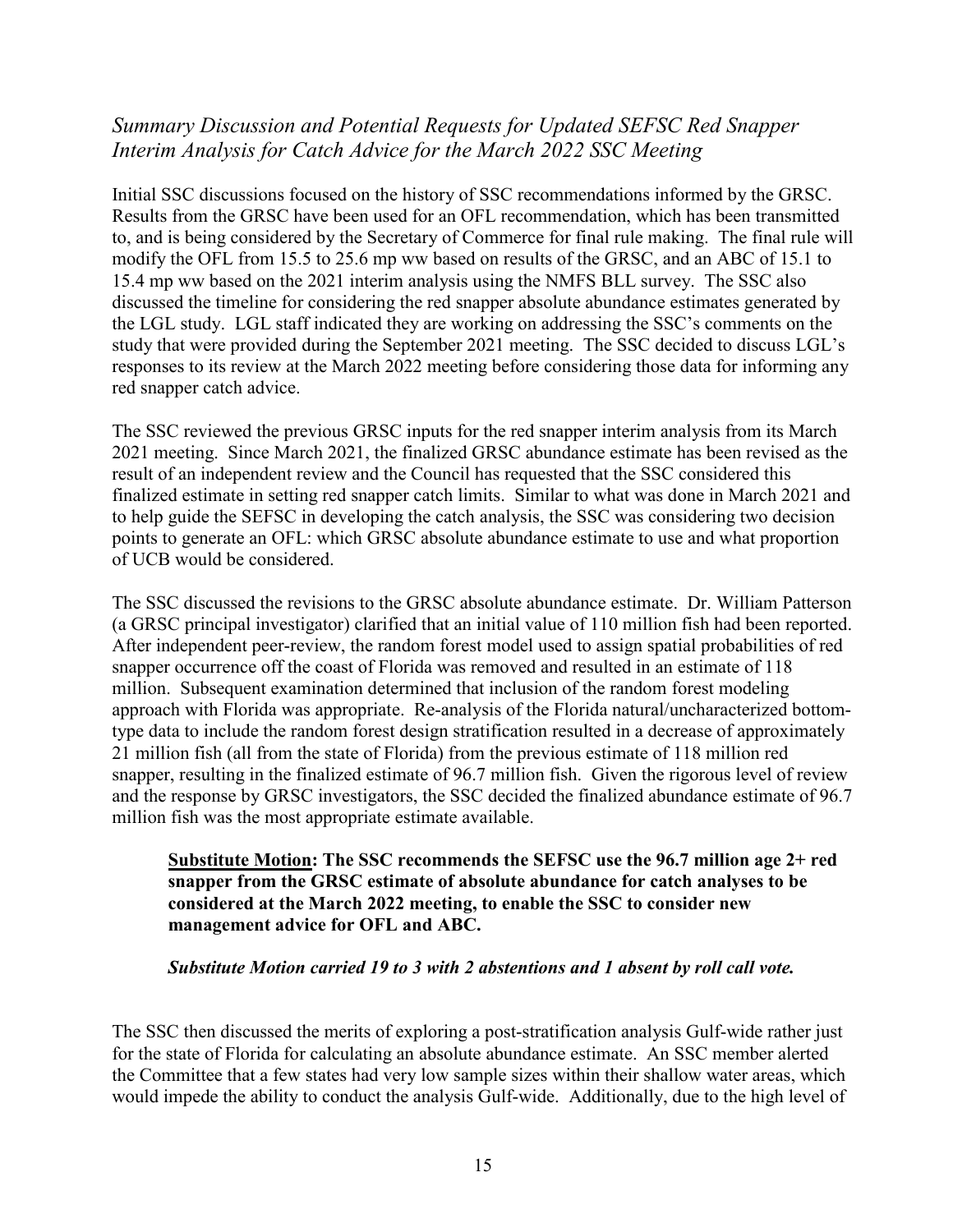observed hypoxia in 10-20 m depth in Texas and Louisiana, that area is not commonly exploited. SEFSC staff and Dr. Patterson reiterated that the post-stratification of the Florida depth strata was a continued and ongoing collaborative effort to better revise the abundance estimate. The SSC then decided that only consideration of post-stratification for Florida was appropriate, but decided that a Gulf-wide examination was warranted if possible considering data availability.

#### **Motion: The SSC requests the SEFSC proceed with the post stratification analysis of the Gulf of Mexico shallow water stratum (10-40 meters, per the GRSC) where possible, and present the results at the March 2022 SSC meeting along with a second catch analysis incorporating these post stratification results.**

#### *Motion carried 20 to 0 with 5 abstentions***.**

Several SSC members expressed concern that deviation from the normal process was being considered for red snapper. The GRSC posed a novel situation where catch advice would be informed by a Gulf-wide independent measure of absolute abundance, while historical use of an interim analysis is driven by a long-term index of relative abundance and used for catch advice and/or a stock "health check". Council staff indicated that this process was unique and indicated that the SEFSC would be presenting a catch analysis in March 2022. The SSC asked for clarification on whether any catch advice coming from the results of the catch analysis would affect the rebuilding plan, or how those yields would compare to current stock status determination criteria (SDC). Council staff responded that outputs from the catch analysis would not change the parameters of the rebuilding plan or its timing to have red snapper rebuilt by 2032. Additionally, the catch analysis would not be able to generate new SDC and projections would continue to be constrained to rebuild the stock by 2032. Changes to a rebuilding plan, rebuilding time line, or modifications to SDC require a stock assessment. A research track assessment began for red snapper in 2021, which will consider as much contemporary data (life history, landings information, fishery-dependent and -independent data) as determined appropriate. After the research track, an operational assessment accounting for all the new information will be completed and used to determine the condition of the stock and generate SDC that will be used to inform the status of the rebuilding plan. The Council has used interim analyses in the recent past for red grouper and gray triggerfish to set catch advice between operational assessments.

The SSC then discussed various scenarios that accounted for some portion of the UBC that would be exploited to fishing effort. Upon reviewing the GRSC finalized estimate results, the SSC discussed how to handle the differing habitat categorization in the report. Florida has a combined abundance estimate for natural and UCB habitat types while all other states have these two categories separated. Mr. Matthew Smith (SEFSC) indicated he had received a table apportioning those estimates by habitat type from Dr. Robert Ahrens. He had used this information in a previous analysis, but was not involved in determining how those estimates were separated.

An SSC member asked for clarification on whether the proportion of exploitation was in relation to area or fish biomass in the SEFSC analysis. Dr. Walter indicated the analysis estimates a proportion of exploitation based on biomass across all habitat types. The SSC member followed up and asked if the SEFSC could use their analysis to determine an analogous proportion of UCB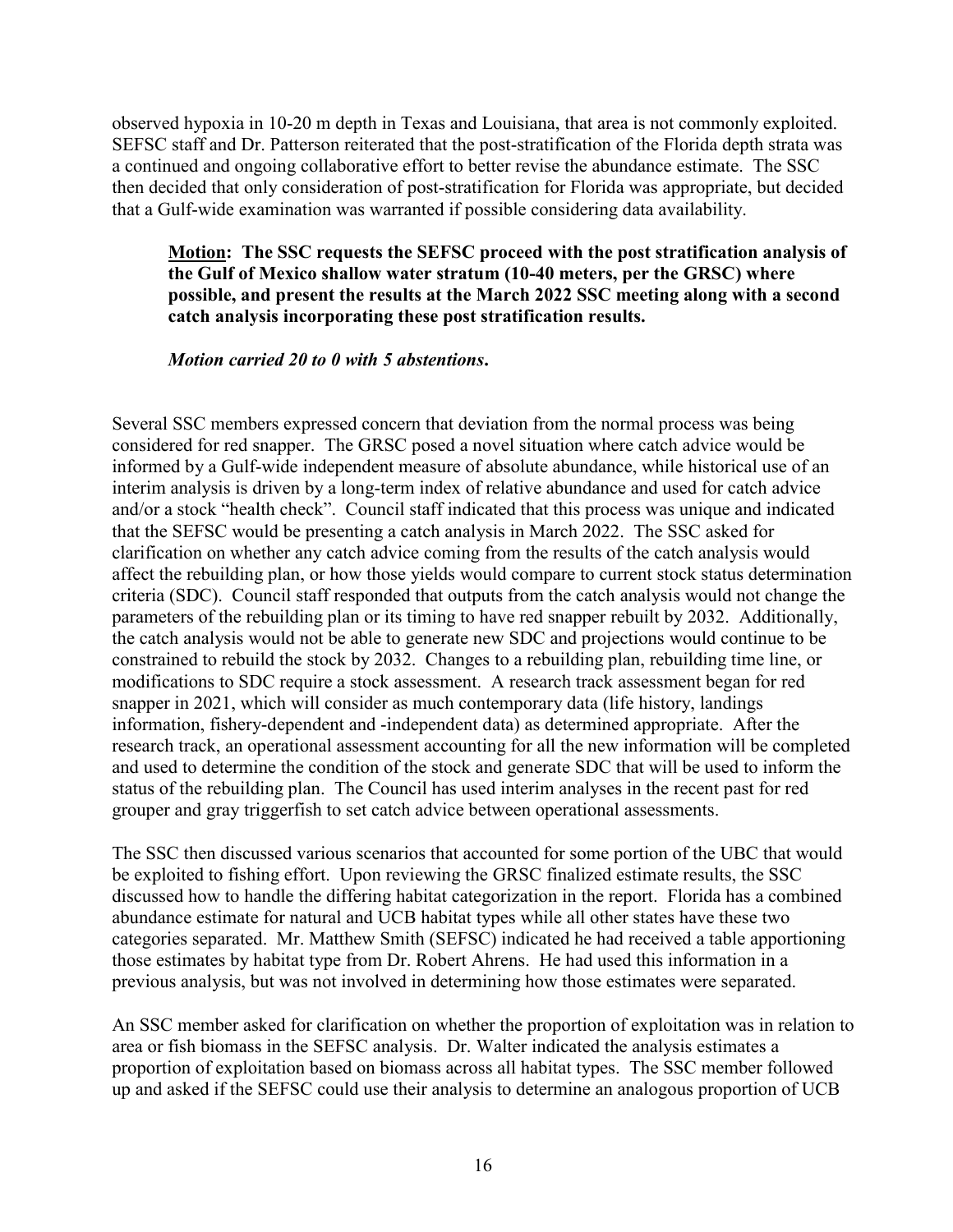similar to what had been performed and presented to the SSC in March 2021. Dr. Walter indicated that he would have investigate whether that was possible. He also indicated that, using this recent analysis, it was reproducible, documented, and could produce uncertainty estimates that could potentially be used to inform a buffer from the OFL.

The SSC further discussed how spatial distribution of the stock would be affected by a modification to catch limits. There is evidence to suggest that the UCB contains a large but highly dispersed biomass of large red snapper that may serve as a *de facto* spawning reserve. Also, red snapper tends to aggregate about nearshore structured habitat that is particularly vulnerable to fishing. For these reasons, increasing catch limits could lead to localized depletion but not necessarily affect overall stock status. This could create a situation leading to shortened seasons for fishing sectors that rely on these habitats. An SSC member indicated that VMS data in the commercial sector could aid in quantifying changes in fishing behavior related to changes in catch limits. The SSC acknowledged these factors and recommended sources of data required to address these questions be explored.

**Motion: The SSC encourages the SEFSC to analyze how catch level increases could impact different fishing sectors, with respect to the ability to redistribute fishing effort according to localized abundance and depletion patterns. If sufficient social and economic data are not available for these analyses, the SSC encourages the SEFSC to identify specific data gaps and needs for assessing the impacts of changes in catch limits.**

#### *Motion carried 19 to 1 with 5 abstentions*.

The SSC discussed a reasonable range of scenarios to account for the UCB when generating an OFL value. An SSC member suggested the proportion of UCB considered should be similar to the March 2021 interim analysis. There was discussion that also using a small proportion of the UCB (10%) would represent a more conservative OFL and offset some of the inherent uncertainty surrounding the GRSC estimate. Additionally, Dr. Walter stated an OFL could be calculated using a novel analysis, and that a point estimate could be associated with an uncertainty value which could potentially be used as an ABC value. The SSC agreed to include another scenario for generating an OFL based on the proposed SEFSC analysis. Dr. Walter asked for clarification on whether red snapper abundance estimates off the coast of Louisiana should also be modeled using results from the LGL study. The SSC agreed that the SEFSC, for the March 2022 meeting, should primarily focus efforts on using data from the GRSC. However, if during the March 2022 meeting, the LGL study is vetted and considered as more appropriate for abundance estimates off Louisiana than the GRSC, then the SEFSC should be prepared to run the analysis using the LGL study during that week.

#### **Motion: The SSC requests the SEFSC catch analysis of the OFL look at the following scenarios:**

- **1. All structure**
- **2. All structure +10% Uncharacterized Bottom (UCB)**
- **3. All structure +15% UCB**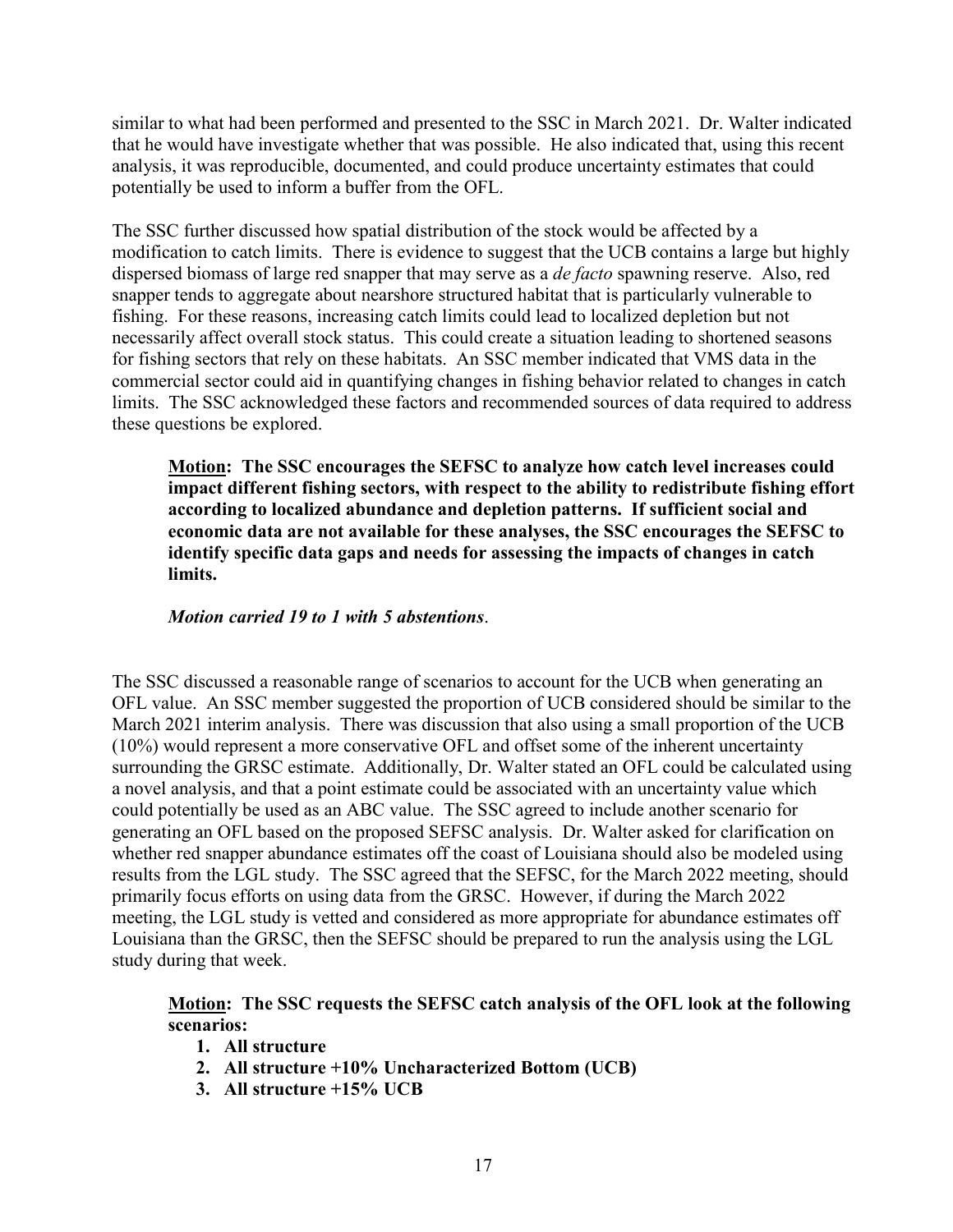### **4. Incorporate two key uncertainties regarding (A) the total biomass that might be accessible to the fishery and (B) potential impacts to the stock from localized fishing.**

#### *Motion carried 19 to 1 with 2 absent and 3 abstentions by roll call vote*

Several SSC members voiced concern about the path being pursued by the SSC. They contended the process being discussed deviates from the regular stock assessment process. They were concerned that if a large increase in catch limits was implemented that it could possibly hinder the stock's recovery, and requested that a stock assessment analysis be completed by the SEFSC for the March 2022 meeting. Another SSC member inquired whether SEDAR 52 could be rerun but scaled using GRSC abundance estimates. Other SSC members agreed that knowing how the current status of the stock related to the SDC and recovery plan would be ideal. They further stated new information from the GRSC could be used at this time so long as a substantial buffer between the OFL and ABC was implemented. Council staff indicated that any catch limits selected by the SSC would be in the short-term (approximately two years) with the new catch limits being generated after the completion of SEDAR 74 and a subsequent operational assessment. Council staff continued that running a scaled version of SEDAR 52 would be problematic, as the terminal year for that assessment was over five years ago (2016), did not account for differing seasons associated with state management of the fishery, and did not incorporate much data associated with the IFQ program, sector separation, and regional management of the private recreational fleet. SESFC staff also stated that workload entailed in running a stock assessment would make fulfilling the request impossible.

The SSC then discussed whether the committee should provide guidance to the SEFSC on setting an ABC. Many SSC members agreed that the P\* approach has likely greatly underestimated the amount of scientific uncertainty in the past when setting an ABC. Given the uniqueness of the catch analysis being conducted, the P\* approach will not be considered. An SSC member suggested using primary literature sources to inform some fraction of the OFL to generate the ABC which could easily be calculated during the March meeting. Additionally, some examination of a range of percent spawning potential ratio could also be considered. The SSC discussed how stock identification would affect uncertainty. Council staff responded that three separate regions within the Gulf have been identified in the stock identification process for SEDAR 74. The SSC agreed that the heterogenous distribution and possible spatial delineation of the stock would be another source of uncertainty that would need to be considered when setting a buffer between the OFL and ABC. The SSC decided to defer on deciding on a possible mechanism for setting and ABC until seeing the analysis results for OFL at its March meeting.

## *Review: NMFS Standardized Bycatch Reporting Methodology*

Mr. Dan Luers (SERO) presented a 5-year review of the Standardized Bycatch Reporting Methodology (SBRM), noting that this review must be examined by the Council by February 21, 2022. SBRMs are consistent procedures used to collect, record and report bycatch data in a fishery; an SBRM is available for each FMP. Mr. Luers clarified that bycatch is composed of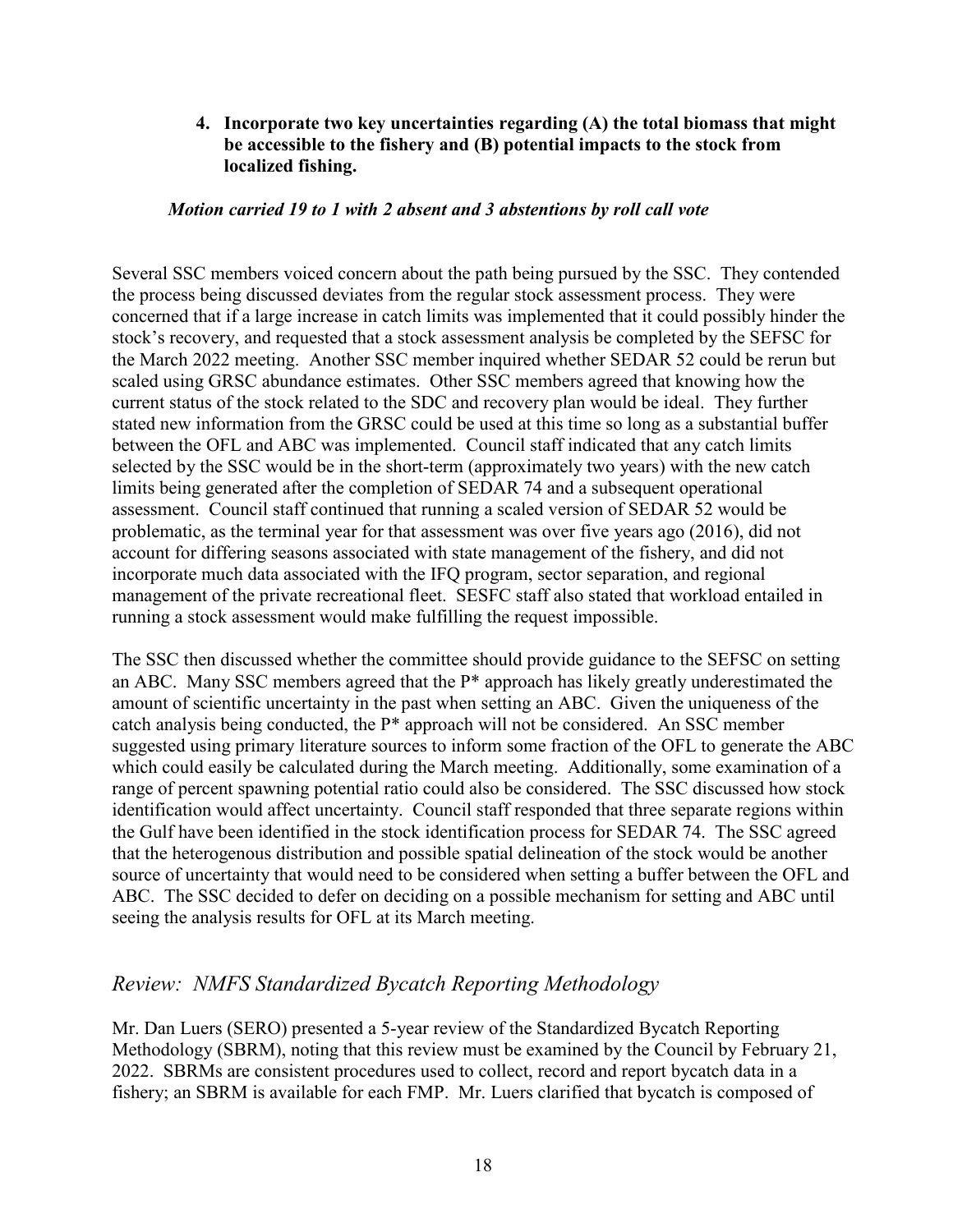discarded species and therefore does not include recreational catch-and-release or incidental catch. The term "bycatch" does include regulatory and economic discards, and "fish" bycatch includes turtles but not marine mammals or seabirds. Mr. Luers requested that the SSC assess the adequacy of the current SBRMs for each fishery based on four criteria: characteristics of bycatch occurring in the fishery; feasibility of the methodology from cost, technical and operational perspectives; uncertainty of the data based on current methodology; and, how the data are used to assess bycatch in fisheries. Gulf Council FMPs include reef fish, shrimp, coastal migratory pelagics, spiny lobster, red drum and corals; although, there is no allowable harvest for corals or red drum in federal waters, but this does not mean that bycatch does not occur.

Several bycatch reporting methodologies are available in the Reef Fish FMP, including logbooks and the observer program in the commercial sector, and MRIP dockside (APAIS) and mail-out surveys (FES) in the recreational sector. The review indicates that the Reef Fish FMP SBRMs appear feasible; however, some modernization is possible and the utility of supplemental discard data should be questioned. Red grouper and red snapper are in the top-ten bycatch species landed on commercial trips; discard to landing ratios are highest in the private recreational sector for gag, gray triggerfish, and red grouper. An apparent level of uncertainty is evident in certain reporting methodologies; many discard CVs in commercial logbook data exceed 100% and the Reef Fish Observer Program has a less than 2% coverage, making it less accurate in estimating capture of rare species. Many discards in the recreational sector are self-reported. Bycatch is not reported in Texas Parks and Wildlife Department Creel estimates, but Louisiana's LA Creel survey does provide discard data on some species. SBRM data are used in stock assessments to incorporate bycatch into estimates of total fishing mortality, in the review of stock status and development of ABC recommendations, and to determine if new management measures are necessary.

An SSC member asked why recreational red snapper discards appear to be so much higher than commercial discards. Mr. Luers responded that effort in the recreational fishery is substantially higher, but data from the recreational fishery is also self-reported; there have been few attempts to check the validity of those self-reported data. Another SSC member added that the commercial sector's smaller minimum size limit is meant to mitigate discards. An SSC member asked if there is any concern about species misidentification or not identifying discards to species level. Mr. Luers responded that it is always a concern with self-reported data but in the commercial fleet, validation occurs with observer programs.

Bycatch reporting methodologies in the shrimp fleet include electronic logbooks, an observer program and other non-SRBM programs such as cooperation with states to monitor fishing effort. The feasibility of these methodologies seems reasonable; however, modification of the current cellular electronic logbook (cELB) program is being discussed by the Council. The Gulf Shrimp Observer Program is the best method for estimating discard rates and species but generally, overall uncertainty is low. Unspecified fish represents a large portion of shrimp fishery bycatch.

An SSC member remarked that "seatrout" accounts for approximately 5% of the observed penaeid bycatch and asked if the multiple species of trout included spotted seatrout (*Cynoscion nebulosus)* or was that species always recorded separately*.* If discard data are available for species with statelevel assessments, that data could be helpful for state assessments. A comment was also made that discard data for blue crab should be specified. Dr. Walter answered that bycatch data are focused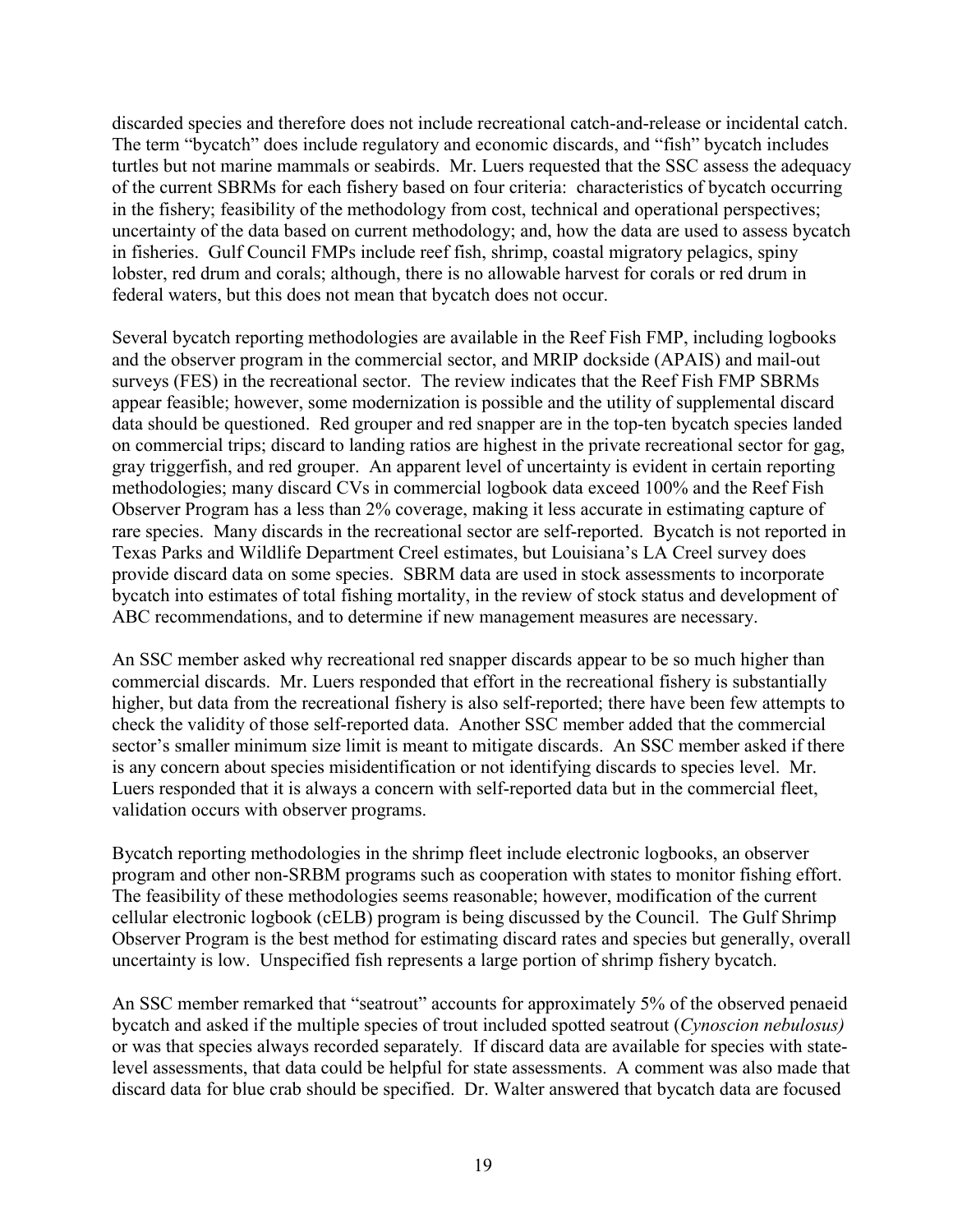on federal species but noted the concern about the unspecified group of species and will work to get more resolution.

Mr. Luers described SBRMs in the remaining FMPs: coastal migratory pelagics (CMPs), spiny lobster, red drum, and corals. He noted the similarities between the CMP and reef fish SBRMs; the commercial sector characterized by low discards and the recreational, again, having the greater number of discards. Spiny lobster bycatch is monitored by the FWC. Discards there appear to be low, within 8 – 15% of landings by weight. "Ghost fishing," or lost or abandoned traps, account for some discards as they are estimated to fish for one year after loss. There are no red drum or coral SBRMs because harvest within the federal exclusive economic zone (EEZ) is prohibited. Any bycatch related to these may be captured in other SBRMs.

#### **Substitute Motion: The SSC requests the SEFSC consider the collection of bycatch data on specific states' managed species identified by GSMFC TCC Data Management Subcommittee be added to the appropriate bycatch data programs.**

*Substitute Motion carried with no opposition*.

The SSC also expressed concern about the validity and lack of data verifying the accuracy of bycatch in the recreational sector. Dr. Nance stated that he will update the Council about this concern.

## *Public Comment*

Public commenters supported the change to the public comment process, which now allows for comments to be heard at the end of each day of the meeting. Dr. Mike Drexler asked for the SSC to carefully weigh any decisions made by the Committee on two items: 1) red snapper is still in a rebuilding plan; the SSC needs to make sure the ABCs are in line with requirements of the Magnuson-Stevens Fishery Conservation and Management Act and 2) the GRSC is not an interim analysis and classification as an interim analysis is not appropriate. There are still valid concerns with some of the resulting estimates. Ms. Ashford Rosenberg (Gulf Reef Fish Shareholders' Alliance) expressed appreciation for the review of the LAPP report and supports further economic analyses. She was also glad to hear discussion on cooperative research and collaborative efforts amongst sectors and fisheries managers. Capt. Bob Zales, representing the Southern Offshore Fishing Association and National Association of Charter Boat Operators, commented on the LAPP discussion stating that there are internal issues within the commercial sector, not just between the recreational and commercial fisheries. He said problems began with the start of red snapper IFQs and have become more problematic. The IFQ program restricts regular fishermen from entering the fishery, discard mortality has increased over time, and lease prices have decreased the value of red snapper making it impractical to fish for them. He emphasized that the program needs to get rid of shareholders who aren't active in the fishery so that fair representation can be given back to fishermen.